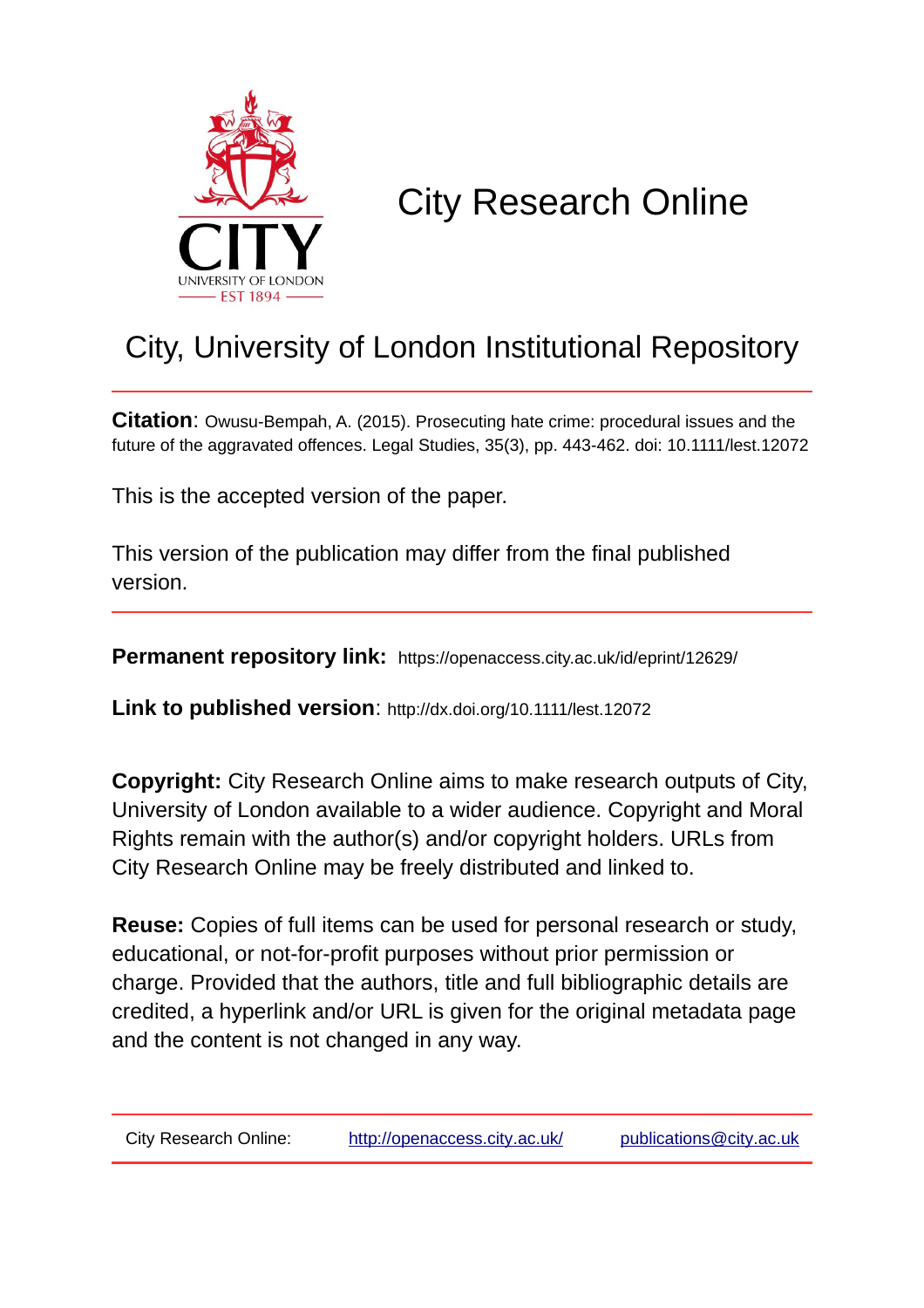**Prosecuting Hate Crime: Procedural issues and the future of the aggravated offences**

## **INTRODUCTION**

In a report published by the Home Office in 2002, the structure of the racially aggravated offences in the Crime and Disorder Act 1998 was described as 'the cause of many a procedural headache'.<sup>1</sup> Recent case law, as well as several responses to a Law Commission consultation on hate crime, suggest that this is still the case. The racially and religiously<sup>2</sup> aggravated offences are complex. They are more serious versions of certain pre-existing offences, and this can present prosecutors with difficult charging decisions. At trial, the consequences of a misunderstanding or misapplication of the offences are significant, and include, not only poor outcomes for victims, but also the imposition of improper and unjustified convictions and sentences.

An examination of the procedural issues associated with the aggravated offences fell outside of the scope of the Law Commission's recently completed hate crime project.<sup>3</sup> As part of this project, the Commission examined the case for extending the racially and religiously aggravated offences in the 1998 Act, so that they also cover disability, sexual orientation and transgender identity. In its final report, the Commission recommended that a full-scale review of the operation of the existing aggravated offences be carried out, before a decision is taken as to whether they should be extended.<sup>4</sup> The Commission noted that, 'If the current offences are flawed in their structure or operation, there will be little benefit for future victims of hate crime for the offences to be extended in their current form.'<sup>5</sup> A wider review could reveal whether changes to the structure or elements of the existing offences are required, or whether they should be repealed. If the recommendation for a wider review is not supported by Government, the Commission

<sup>1</sup> E Burney and G Rose *Racist Offences: How is the Law Working?* (Home Office Research Study 244, 2002) p 17.

 $2$  As originally enacted, the Crime and Disorder Act 1998 included only racially aggravated offences. Religiously aggravated offences were added by the Anti-terrorism, Crime and Security Act 2001, s 39.

<sup>3</sup> Law Commission *Hate Crime: The Case for Extending the Existing Offences – A Consultation Paper* (Consultation No 213, 2013); Law Commission *Hate Crime: Should the Current Offences be Extended?* (Law Com No 348, 2014).

 $4$  Law Com No 348, para 5.102.

 $<sup>5</sup>$  Ibid, para 5.83.</sup>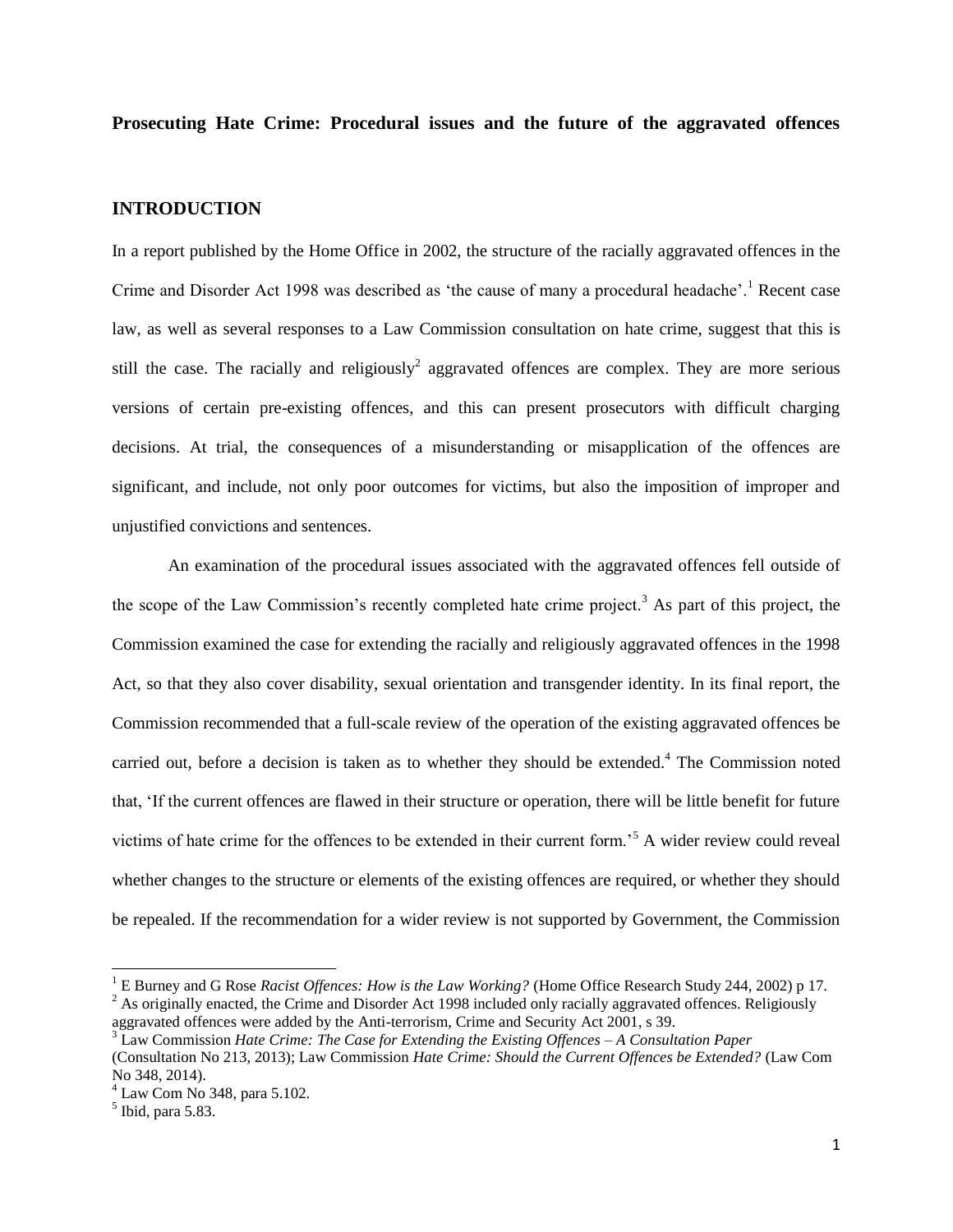recommended in the alternative that the offences be extended in order to bring about equality of treatment across the five statutorily recognised hate crime characteristics.<sup>6</sup>

There is a growing body of literature concerning the appropriate substantive elements of hate crime offences and the rationale of hate crime legislation,<sup>7</sup> which the Law Commission suggested be addressed as part of the wider review.<sup>8</sup> While these are important matters to be considered in determining the future of the aggravated offences, this article will focus on the equally important procedural issues which arise from the structure of the existing racially and religiously aggravated offences, and the significant problems thereby caused during the prosecution of the offences. The main focus will be alternative charges and alternative verdicts, which were identified as the main areas of procedural concern in 2002.<sup>9</sup> A doctrinal examination of these procedural issues is important in its own right, in order to determine whether there can be effective administration of justice in individual cases. The examination is further necessitated by the fact that a failure to properly prosecute the aggravated offences, due to procedural problems, could undermine the aims of the offences, which include combatting racism and xenophobia, and improving social cohesion. At the same time as creating an impression that hate crime will not, or cannot, be effectively prosecuted, the procedural issues also put defendants at risk of injustice.

The article begins with a brief overview of the structure of the offences and the separate enhanced sentencing provisions which operate alongside them. It then goes on to assess the available charging options, including the advantages and disadvantages of laying alternative charges, covering both the

 $<sup>6</sup>$  Ibid, para 5.105.</sup>

<sup>&</sup>lt;sup>7</sup> See, for example, I Hare 'Legislating Against Hate: The Legal Response to Bias Crime' (1997) 17 OJLS 415; J Jacobs and K Potter *Hate Crime: Criminal Law and Identity Politics* (Oxford: Oxford University Press, 1998); M Malik '"Racist Crime": Racially Aggravated Offences in the Crime and Disorder Act 1998 Part II' (1999) 62 MLR 409; P Iganski 'Hate Crimes Hurt More' (2001) 45 *American Behavioral Scientist* 626; H Hurd and M Moore 'Punishing Hatred and Prejudice' (2004) 56 *Stanford Law Review* 1081; B Dixon and D Gadd 'Getting the Message? "New" Labour and the Criminalization of "Hate"' (2006) 6 *Criminology and Criminal Justice* 309; P Iganski *Hate Crime and the City* (Bristol: Policy Press 2008); D Gadd 'Aggravating Racism and the Elusive Motivation' (2009) 49 *British Journal of Criminology* 775; K Goodall 'Conceptualising "Racism" in Criminal Law' (2013) 33 LS 215; N Hall *Hate Crime* (New York: Routledge, 2013); J Stanton-Ife *Extending the Aggravated Offences to Include Disability, Sexual Orientation and Transgender Identity: Theoretical Arguments* (2013) available at [http://lawcommission.justice.gov.uk/docs/Hate\\_Crime\\_Theory-Paper\\_Dr-John-Stanton-Ife.pdf](http://lawcommission.justice.gov.uk/docs/Hate_Crime_Theory-Paper_Dr-John-Stanton-Ife.pdf) (last accessed on 25 June 2014); M Walters 'Conceptualizing "Hostility" for Hate Crime Law: Minding "the Minutiae" when Interpreting Section 28(1)(a) of the Crime and Disorder Act 1998' (2014) 34 OJLS 47.

 $8$  Law Com No 348, para 5.90.

 $<sup>9</sup>$  Burney and Rose, above n 1, p 17.</sup>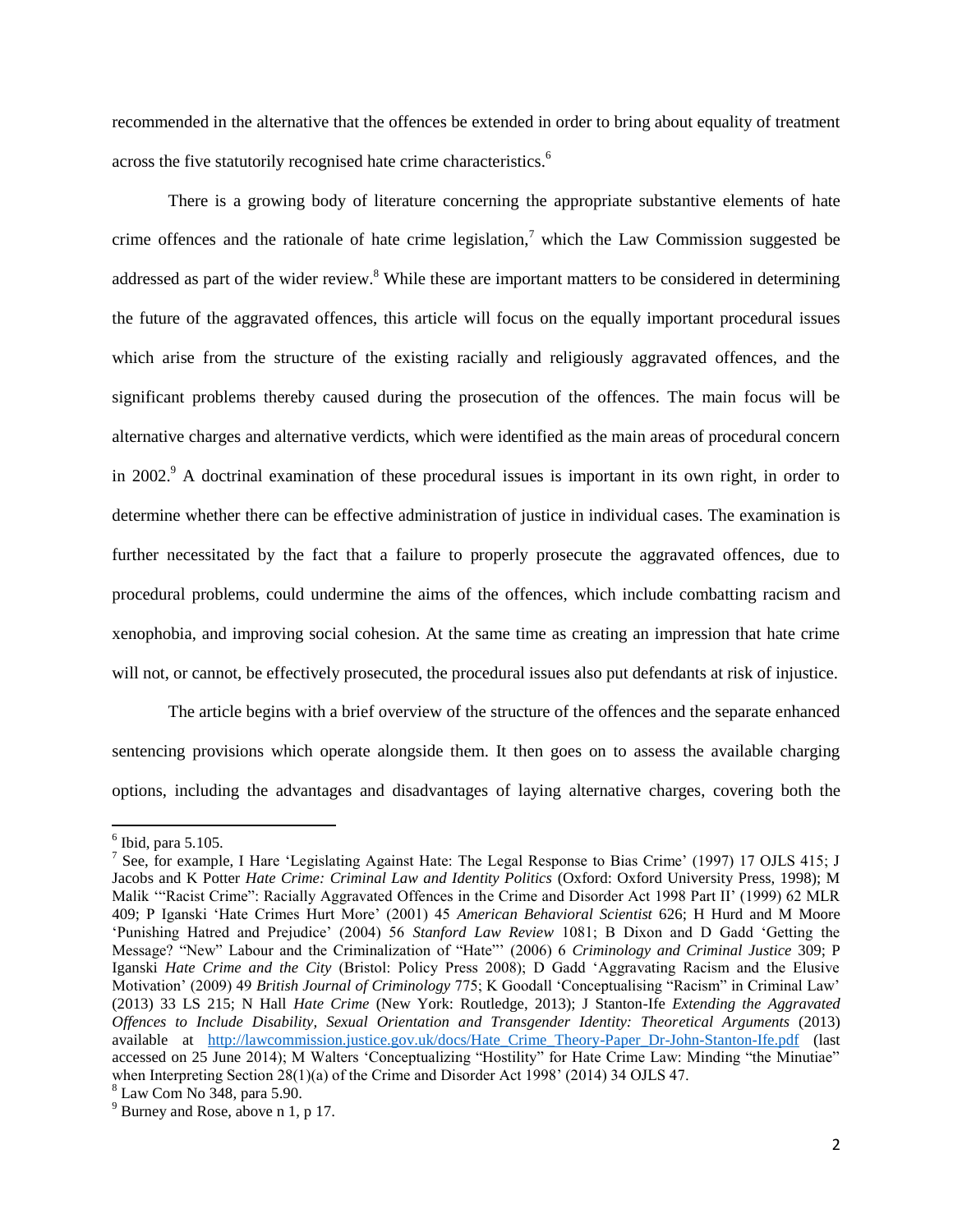aggravated offence and the lesser offence encompassed within it. Next, it considers how some of the problems associated with alternative charges can be alleviated by, instead, leaving alternative verdicts. However, alternative verdicts can only be returned in the Crown Court and can also create difficulties. The article then turns to the issue of inconsistent verdicts, which can occur when more than one aggravated offence is charged. It will be argued that juries are not always directed appropriately, resulting in a possible under-conviction or over-conviction of the defendant. By upholding convictions where there is, arguably, an inconsistent verdict, the Court of Appeal has done little to rectify this problem.<sup>10</sup>

The procedural issues explored in this article are not confined to the racially and religiously aggravated offences; they can be relevant to other types of offending, where the offence charged includes a separate and less serious offence.<sup>11</sup> Yet, the issues are most pertinent in relation to the aggravated offences. Given that tackling hate crime is currently high on the Government's agenda,<sup>12</sup> extension of the offences, either before or after a wider review, is not improbable.<sup>13</sup> It is, therefore, important to appreciate and understand the complex nature of the existing offences, in the hope that past experience can minimise a reoccurrence of significant mistakes being made during future prosecution of these offences. However, it becomes apparent from an assessment of the relevant policy, legislation and recent case law, that the most pragmatic solution would be to repeal the existing aggravated offences, and rely on sentencing legislation to deal with offending involving hostility on the basis of, or towards, particular personal characteristics. This solution is endorsed in the final section which summarises the current procedural issues and considers the future of the aggravated offences.

## **THE AGGRAVATED OFFENCES AND THE ENHANCED SENTENCING REGIME**

<sup>10</sup> See, for example, *Mihocic* [2012] EWCA Crim 195, discussed below.

 $11$  For example, if an offender is guilty of wounding with intent contrary to s 18 of the Offences Against the Person Act 1861, they must also have committed the lesser offence of wounding contrary to s 20. Another example is the offence of possession of a controlled drug with intent to supply contrary to s 5(3) of the Misuse of Drugs Act 1971, which includes the lesser offence of possession of a controlled drug contrary to s 5(1).

<sup>&</sup>lt;sup>12</sup> See, HM Government *Challenge it, Report it, Stop it: the Government's Plan to Tackle Hate Crime (2012)*.

 $^{13}$  It should be noted that the next general election will take place in May 2015. It is highly unlikely that a wider review could be completed by this time. However, it is likely that, even with a change in government, tackling hate crime will remain on the political agenda.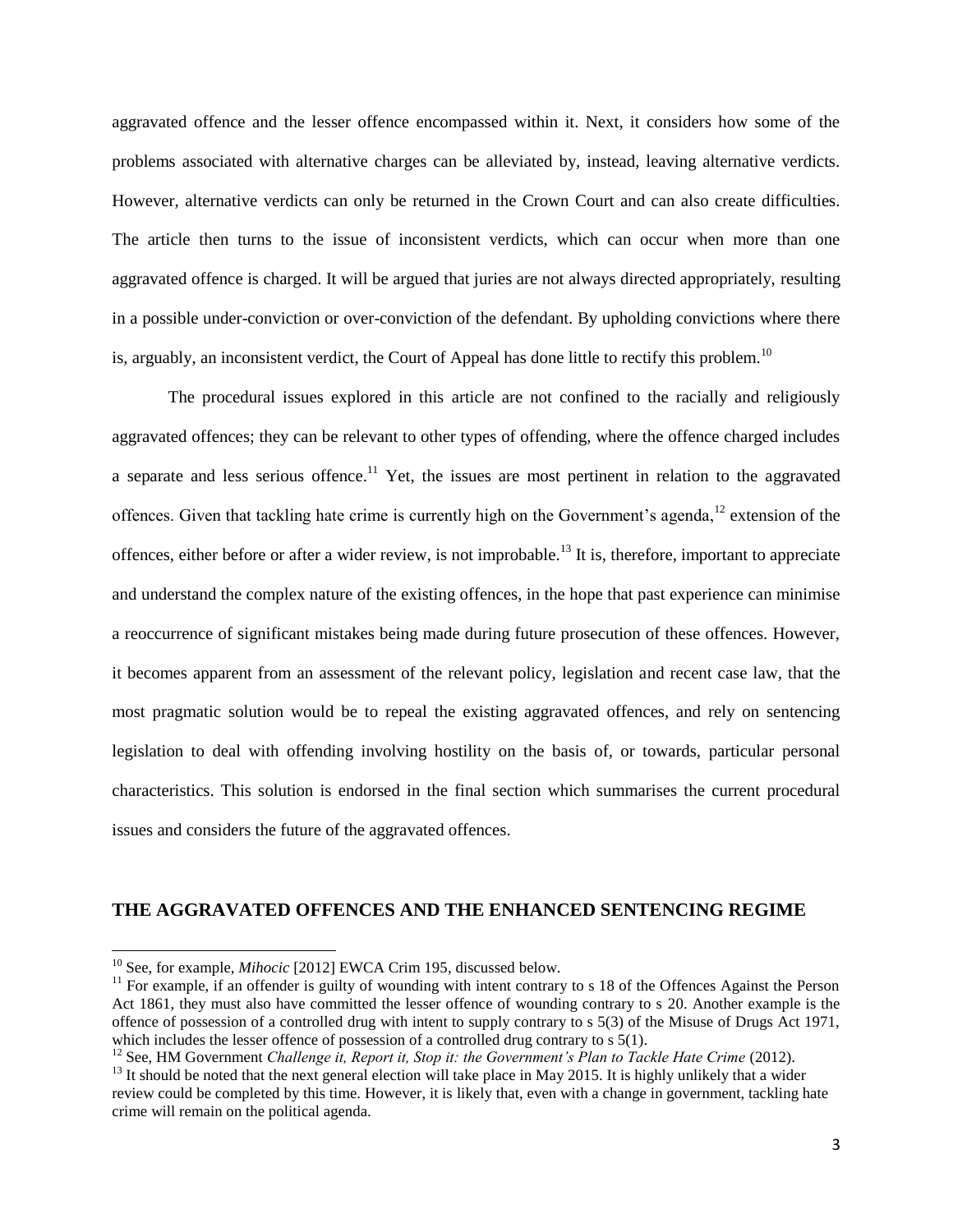The procedural problems which can arise during the prosecution of the aggravated offences are primarily caused by the structure of the offences. It is, therefore, helpful to set out the basic structure and substantive elements of the offences before examining the problems. Although it is outside the scope of this article to assess the theoretical underpinnings of the offences, some consideration will also be given to the aims of the offences, and to whether sentencing legislation can meet those aims. This issue is dealt with more fully in the final section of the article.

The Crime and Disorder Act 1998 (the 1998 Act) created aggravated versions of 11 pre-existing, or 'basic', offences. These offences are set out in ss 29 through 32 of the Act. They cover various forms of assault,<sup>14</sup> criminal damage,<sup>15</sup> various public order offences,<sup>16</sup> and harassment and stalking offences.<sup>17</sup> The racially and religiously aggravated offences carry higher maximum sentences than their basic offence counterparts. In accordance with s 28(1) of the 1998 Act, the basic offence becomes aggravated if:

- (a) at the time of committing the offence, or immediately before or after doing so, the offender demonstrated towards the victim of the offence hostility based on the victim's membership (or presumed membership) of a racial or religious group; or
- (b) the offence is motivated (wholly or partly) by hostility towards members of a racial or religious group based on their membership of that group.

Section  $28(1)(a)$  requires only an outward demonstration of hostility, which will often be verbal or written. Liability is not contingent on the subjective state of mind of the defendant; whether or not the basic offence was committed because of animosity towards the victim's race or religion is has been said to be irrelevant.<sup>18</sup> As such, it can include those who may have been caught up in the 'heat of the moment<sup>'.19</sup> However, the legislation is not clear on whether it is sufficient to prove that, absent the

l

<sup>&</sup>lt;sup>14</sup> Crime and Disorder Act 1998, s 29.

<sup>&</sup>lt;sup>15</sup> Crime and Disorder Act 1998, s 30.

<sup>&</sup>lt;sup>16</sup> Crime and Disorder Act 1998, s 31.

 $17$  Crime and Disorder Act 1998, s 32.

<sup>18</sup> See, for example, *DPP v Woods* [2002] EWHC 85 (Admin); *DPP v Green* [2004] EWHC 1225 (Admin).

 $19$  See Walters, above n 7, at 63-70.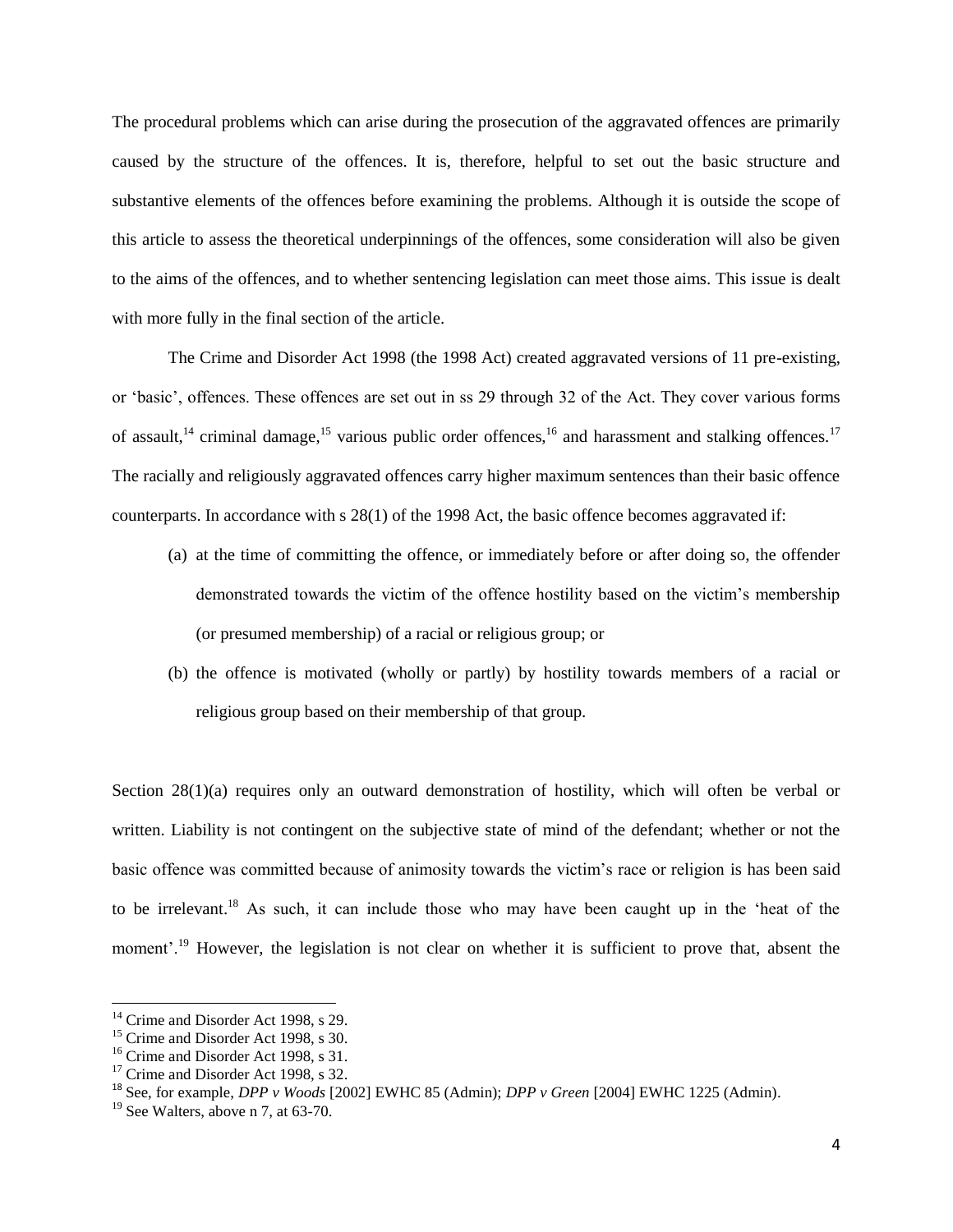defendant's mental state, the conduct objectively demonstrated hostility. Walters has argued that the defendant should at least be *aware* that his expression is *likely* to be perceived by other right-minded individuals as being one of racial or religious hostility.<sup>20</sup> Section 28(1)(b), on the other hand, requires proof that the offending behaviour was motivated by hostility.

Sections  $28(1)(a)$  and  $28(1)(b)$  provide two separate means of establishing the commission of an aggravated offence. Yet, the distinction between the two limbs of s 28 has caused a great deal of confusion, particularly in the lower courts. Numerous reported cases indicate that some trial judges mistakenly proceed on the basis that a subjective motivation must be proved for each limb of the offence.<sup>21</sup> Walters notes that, in addition to this confusion, there has been a reluctance on the part of some judges to apply s 28(1)(a) in cases where the demonstration of hostility appears to be incidental, as against casual, to the offence committed.<sup>22</sup> A failure to understand or properly apply the basic requirements of s 28 fuels concern that the procedural complexities discussed below cannot be easily avoided or resolved.

The two limbs of s 28 are drafted widely. Section  $28(1)(a)$  also covers situations in which hostility is demonstrated on the basis of an *association* with members of a racial or religious group,<sup>23</sup> and where the offender mistakenly *presumes* the victim to belong to a particular racial or religious group.<sup>24</sup> Section 28(1)(b) requires only that the offender was motivated *in part* by hostility towards members of a racial or religious group. Racial or religious hostility may, therefore, be a minor cause of the offending behaviour. Section 28(3) provides that, for the purposes of both s  $28(1)(a)$  and s  $28(1)(b)$ , it is immaterial whether or not the offender's hostility is also based, to any extent, on any other factor not mentioned in the provisions. In addition, the terms 'racial' and 'religious' have been interpreted broadly and flexibly,<sup>25</sup> in order to reflect the underlying policy aims of the statute. As stated by Baroness Hale, 'The mischiefs

 $20$  Ibid.

<sup>21</sup> See, for example, *SH* [2010] EWCA 1931 (Admin); *Jones v DPP* [2010] EWHC 523 (Admin); *RG v DPP* [2004] EWHC 183 (Admin); *DPP v M* [2004] EWHC 1453 (Admin); *DPP v Woods* [2002] EWHC 85 (Admin).

 $22$  Walters, above n 7, at 61-63.

<sup>23</sup> Crime and Disorder Act 1998, s 28(2). See *DPP v Pal* [2000] Crim LR 756.

 $24$  Crime and Disorder Act 1998, s 28(2).

<sup>25</sup> Crime and Disorder Act 1998, ss 28(4) and 28(5). See also, *DPP v M* [2004] EWHC 1453 (Admin); *White* [2001] EWCA Crim 216.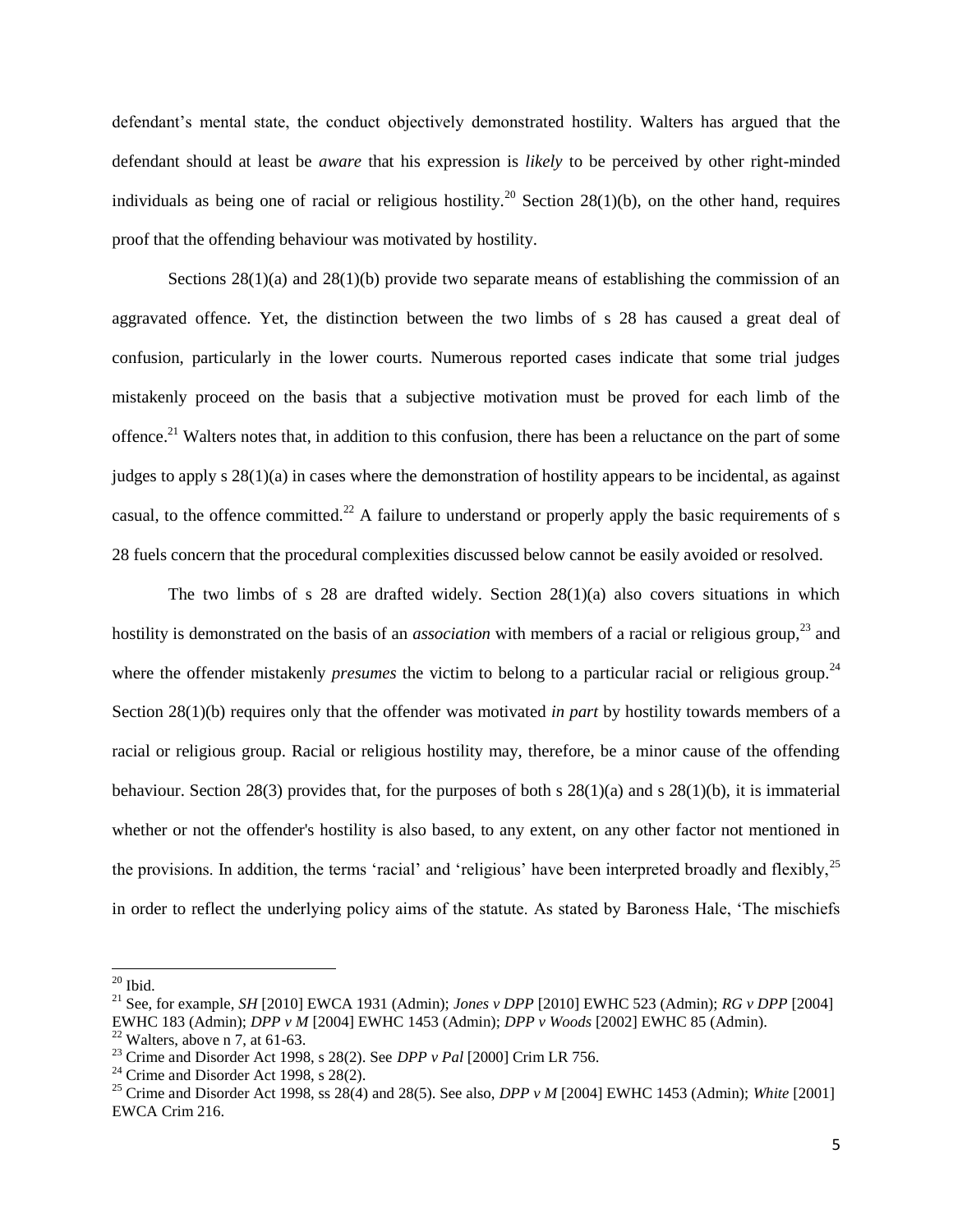attacked by the aggravated versions of these offences are racism and xenophobia.'<sup>26</sup> For example, calling someone a 'bloody foreigner' can amount to a demonstration of hostility based on membership of a racial  $\text{group}^{\,27}$ 

One way in which the offences might achieve the aim of tackling racism and xenophobia is through their symbolic and communicative function. They send a clear message that hate crimes are considered to be more serious, and different in kind, to basic offences, and will invoke special condemnation and enhanced levels of punishment.<sup>28</sup> Hate crimes have the potential to cause greater harm than the basic offences and, therefore, increase the offender's culpability.<sup>29</sup> They are a direct attack on the victim's sense of identity and can result in psychological harm which is suffered not only by the victim, but also by other minority group members and their wider communities.<sup>30</sup> By denouncing racial and religious hostility, the aggravated offences have the potential to contribute to a positive shift in societal attitudes regarding racism and xenophobia and, therefore, to secure social cohesion.

In addition to the harsher sentences that follow conviction, the aggravated offences also carry a 'label' which reflects the more serious nature of the offending behaviour, and which can reinforce the communicative and denunciatory effect of the offences. The aggravated element of the conviction appears on the offender's criminal record, and the conviction may be reported in the media as being racially or religiously aggravated. Accurate labelling serves to describe to the public the nature of the wrongdoing and the level of harm caused, as well as providing criminal justice professionals, including sentencing judges and probation staff, with information necessary to enable them to make fair and sensible decisions.<sup>31</sup> However, the specific and general deterrent effects of the aggravated offences are far from certain. In fact, in some cases, leaving court feeling stigmatised could result in rejection of the court's

<sup>26</sup> *Rogers* [2007] UKHL 8 at [12].

<sup>27</sup> *DPP v M* [2004] EWHC 1453 (Admin); *Rogers* [2007] UKHL 8.

<sup>28</sup> Consultation No 213, paras 3.29 and 3.72; Law Com No 348, paras 4.65-4.89.

<sup>29</sup> See, for example, F Lawrence *Punishing Hate: Bias Crimes Under American Law* (Cambridge, MA: Harvard University Press, 1999); Iganski 2008, above n 7.

 $30$  Walters, above n 7, at 72-73.

<sup>&</sup>lt;sup>31</sup> See J Chalmers and F Leverick 'Fair Labelling in Criminal Law' (2008) 71 MLR 217.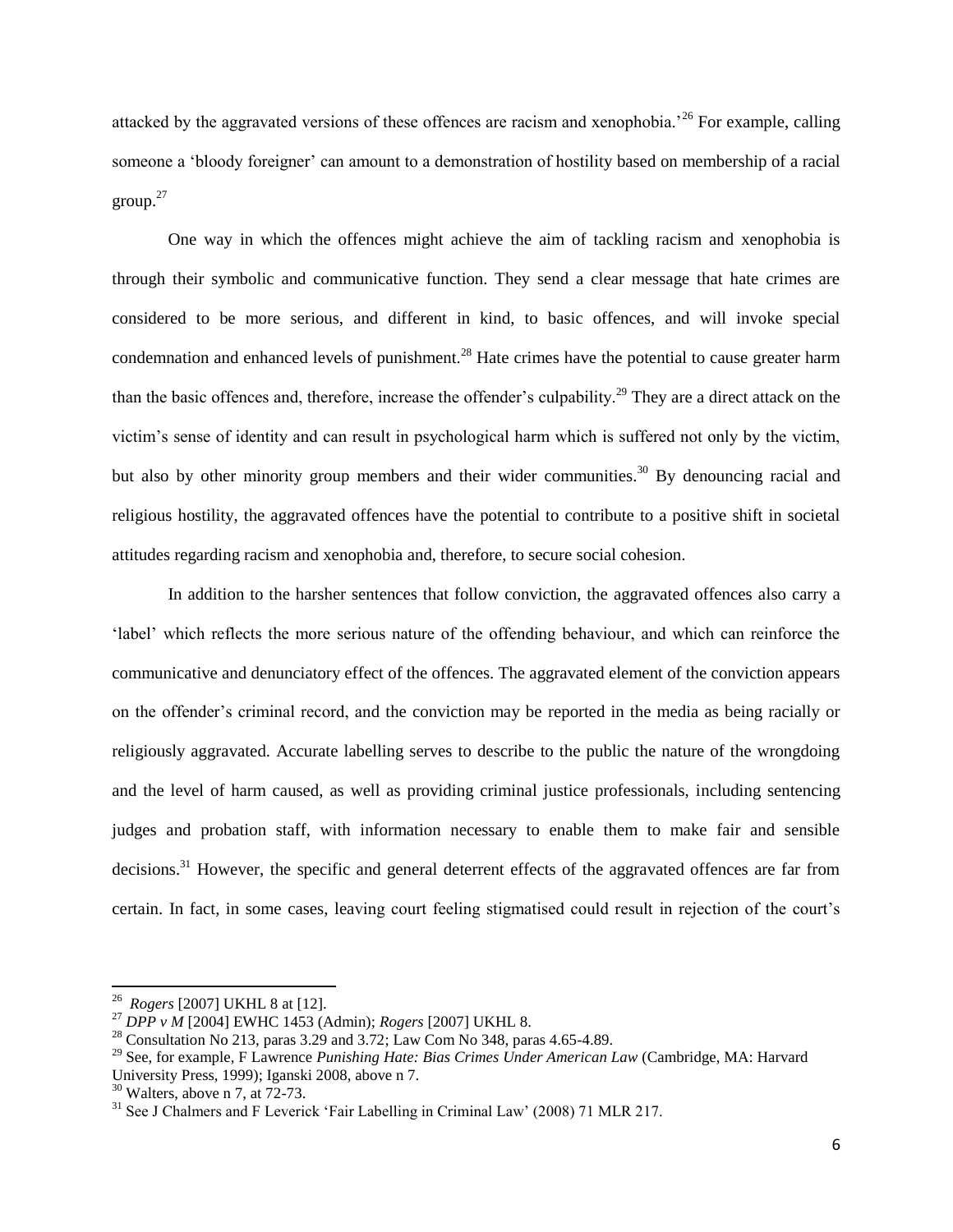ethical position and lead to recidivism.<sup>32</sup> It is possible that other public awareness and educative measures, short of criminal offences, would be better placed to secure more positive societal attitudes towards ethnic and religious diversity.<sup>33</sup>

There are two statutory sentencing provisions which operate alongside the aggravated offences, and which will be referred to as the 'enhanced sentencing regime'. These are ss 145 and 146 of the Criminal Justice Act 2003 (the 2003 Act). If applied appropriately, the enhanced sentencing regime could provide a viable alternative to having aggravated offences. Section 145 requires the sentencing judge to pass a higher sentence than would ordinarily be imposed if, at the time of committing an offence, or immediately before or after doing so, the offender demonstrated racial or religious hostility, or the offence was motivated by racial or religious hostility, in the same way as required for the aggravated offences. Section 146 does the same in relation to disability, sexual orientation and transgender identity. The sentence imposed cannot exceed the maximum available for the offence charged. The maximum sentence which could be imposed for a 'basic offence', applying s 145, would, therefore, be lesser than that available for an aggravated offence under the 1998 Act. However, in practice, the sentences imposed for the aggravated offences tend to fall well below the maximum available for the basic offence.<sup>34</sup>

Where ss 145 or 146 is applied, the judge must state in open court that the offence was aggravated, $35$  but, unlike the aggravated offences, this fact will not be recorded on the Police National Computer (PNC) and, so, will not show on the offender's criminal record. Likewise, the offending behaviour itself is not described, or 'labelled', as racially or religiously aggravated. As such, one could argue that the sentencing regime lacks the symbolic and communicative function of the aggravated offences. However, this need not be the case. The enhanced sentence itself can represent fairly the 'nature and magnitude of the law-breaking', which is a concern of the principle of fair labelling.<sup>36</sup> Moreover, as

l

 $32$  See E Burney 'Using the Law on Racially Aggravated Offences' [2003] Crim LR 28 at 35.

 $33$  See Law Com No 348, paras 4.89-4.101.

<sup>34</sup> See Law Commission *Hate Crime: The Case for Extending the Existing Offences Appendix C - Impact Assessment* (Consultation Paper No 213, 2013) para C.61.

 $35$  Criminal Justice Act 2003, ss  $145(2)(b)$  and  $146(3)(b)$ .

<sup>&</sup>lt;sup>36</sup> A Ashworth and J Horder *Principles of Criminal Law* (Oxford: Oxford University Press, 7<sup>th</sup> edn, 2013) p 77.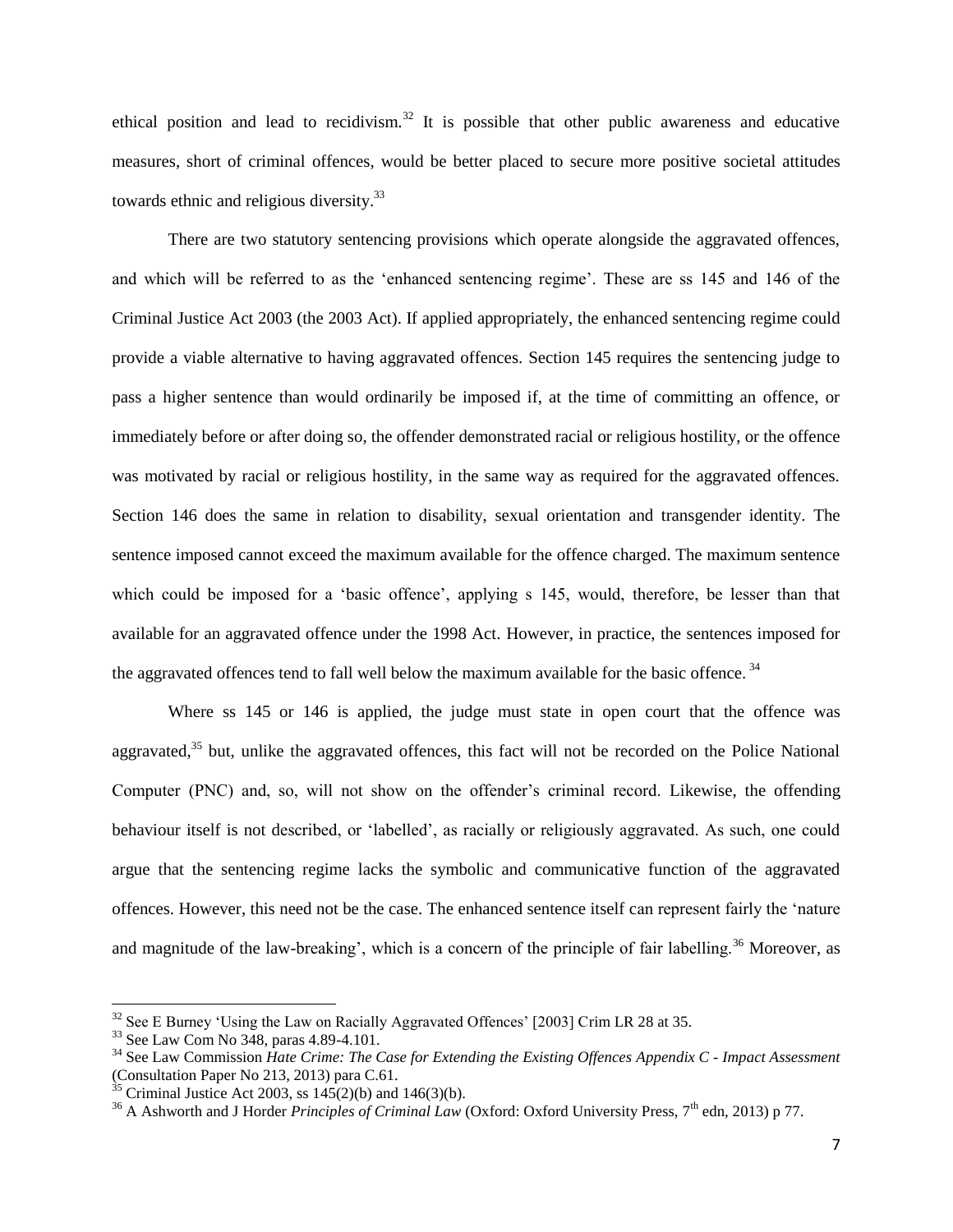well as stating that the offence was aggravated, the judge, at the public sentencing hearing, must state the reasons for deciding on the sentence passed.<sup>37</sup> Since the judge's sentencing remarks can be made available to the public, and since local and national media can report the length and type of sentence imposed in individual cases, the enhanced sentencing regime has the potential to convey the desired message at least as effectively as the aggravated offences.<sup>38</sup> In addition, the Law Commission recommended improvements to the enhanced sentencing regime, in order to make it more effective, including recording the application of the sentencing provisions on the PNC in individual cases.<sup>39</sup> These recommendations are considered further in the final section of this article.

The operation of the sentencing provisions, and the benefits of using them as a means of dealing with hate crime, was explored at length by the Law Commission.<sup>40</sup> Suffice it to point out here that, unlike the fixed list of offences which can be aggravated under the 1998 Act, the sentencing provisions can be used to increase the sentence for any offence. As such, they can address a whole range of hostility-based offending, including theft and sexual offences. However, the aggravated offences and the enhanced sentencing regime are 'mutually exclusive'; the enhanced sentencing regime applies in relation to all offences *other than* the offences under ss 29-32 of the 1998 Act.<sup>41</sup> As discussed below, this mutual exclusivity is relevant to an examination of the procedural complexities of the aggravated offences.

#### **ALTERNATIVE CHARGES**

Many of the procedural issues which can be encountered during the prosecution of the aggravated offences concern alternative charges. Where there is sufficient evidence that an aggravated offence has been committed, the Crown Prosecution Service (CPS) can charge both the basic offence and the aggravated offence, or, if the case is tried in the Crown Court, include counts covering both offences in

l

 $37$  Criminal Justice Act 2003, s 174(2).

<sup>38</sup> Stanton-Ife*,* above n 7, p 55-56; Law Com No 348, paras 4.82-4.86.

<sup>39</sup> Law Com No 348, para 3.104.

<sup>&</sup>lt;sup>40</sup> Consultation No 213, ch. 3. See also, A Owusu-Bempah 'Improving Sentencing of Hate Crimes' (2013) 177 *Criminal Law and Justice Weekly* 559.

<sup>&</sup>lt;sup>41</sup> Criminal Justice Act 2003, s  $145(1)$ .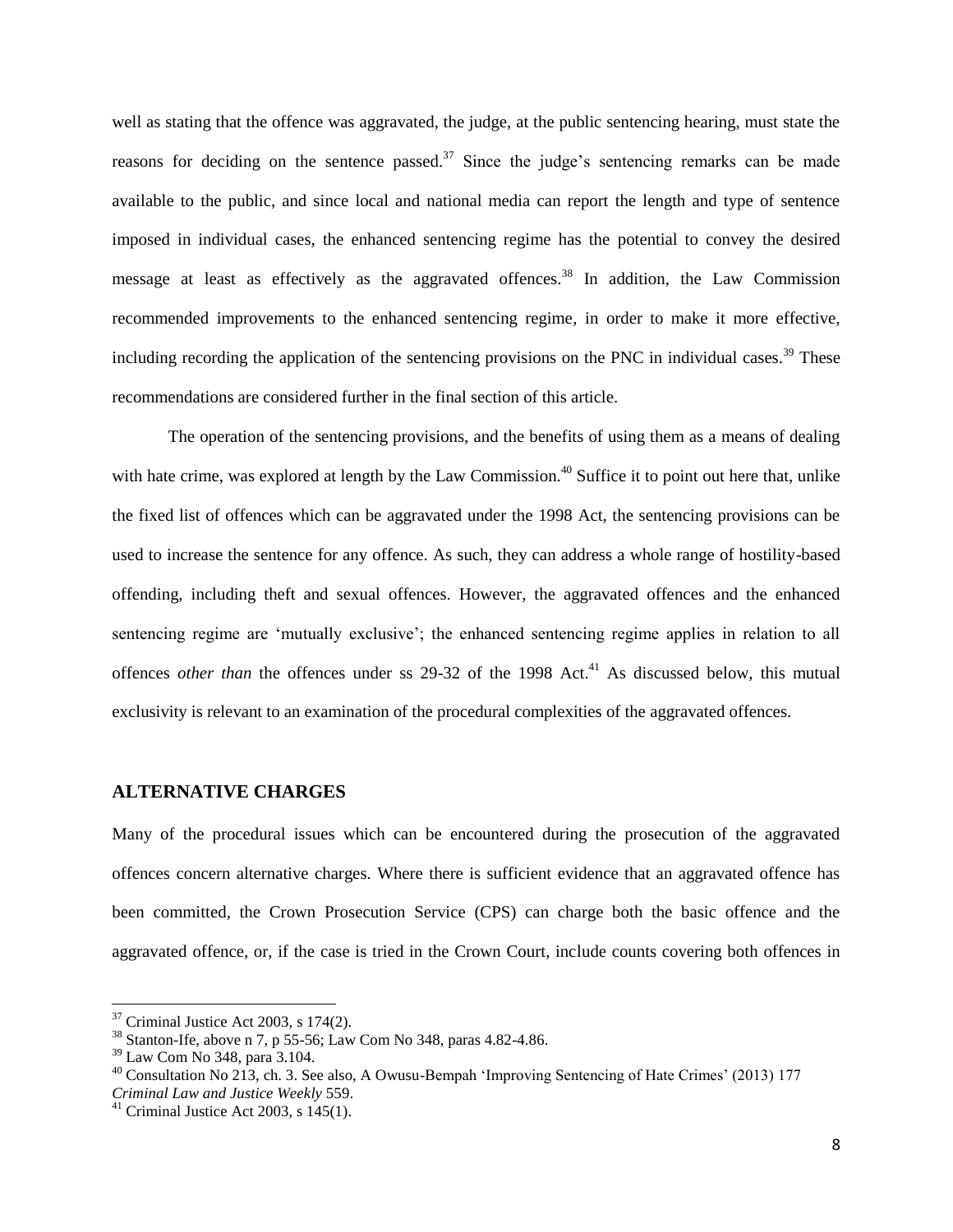the indictment. The CPS's Guidance on Racist and Religious Crime states that consideration should be given in all cases to putting alternative charges covering both the basic and the racially or religiously aggravated offences.<sup>42</sup> There are pragmatic reasons for this guidance. As discussed below, charging only the basic or aggravated offence can lead to undesirable results. However, there can also be significant consequences if the purpose of alternative charges is not properly understood.

#### **Charging decisions**

If there is evidence that an aggravated offence has been committed, but only the basic offence is charged, there may be no opportunity to take account of racial or religious hostility as an aggravating factor at sentencing, applying s 145 of the 2003 Act. This is because, as explained above, the aggravated offences and the enhanced sentencing regime are mutually exclusive. However, the full extent of the mutual exclusivity is not clear,<sup>43</sup> and this may lead to inconsistency in case outcomes. There is some authority, as well as practitioner guidance, which suggests that if an aggravated offence was available, but not charged, s 145 cannot apply.<sup>44</sup> On the other hand, it has been contended that the relevant case law has been misunderstood, and that, while s 145 cannot apply to the aggravated offences themselves (or to the basic offence following an acquittal of the aggravated offence), it is open to the court to apply s 145 where the aggravated offence could have been, but was not, charged.<sup>45</sup> It is submitted here that the former interpretation is preferable; s 145 should not apply to the basic offences which can be charged as aggravated offences under the 1998 Act. This is consistent with the principle that an offender should not be sentenced for a more serious offence than the offence of which he has been convicted.<sup>46</sup> If there is

[http://www.cps.gov.uk/legal/p\\_to\\_r/racist\\_and\\_religious\\_crime/#a15](http://www.cps.gov.uk/legal/p_to_r/racist_and_religious_crime/#a15) (last accessed 25 June 2014).

<sup>42</sup> Crown Prosecution Service *Racist and Religious Crime – CPS Guidance* 

<sup>43</sup> Law Com No 348, paras 2.65-2.71.

<sup>44</sup> See, for example, *McGillivray* [2005] EWCA Crim 604; *O'Callaghan* [2005] EWCA Crim 317; Sentencing Council *Magistrates' Court Sentencing Guidelines* (2008) p 178; Anthony and Berryman's Magistrates' Court Guide (2013) para B5.2B; Crown Prosecution Service, above n 421.

<sup>&</sup>lt;sup>45</sup> R Taylor 'The Role of the Aggravated Offences in Combating Hate Crime 15 Years After the Crime and Disorder Act 1998: Time for Change?' (2014) 13 *Contemporary Issues in Law* 76.

<sup>46</sup> See, for example, *Druce* (1993) 14 Cr App R (S) 691; *Davies* [1998] 1 Cr App R (S) 380; *Canavan* [1998] 1 WLR 604.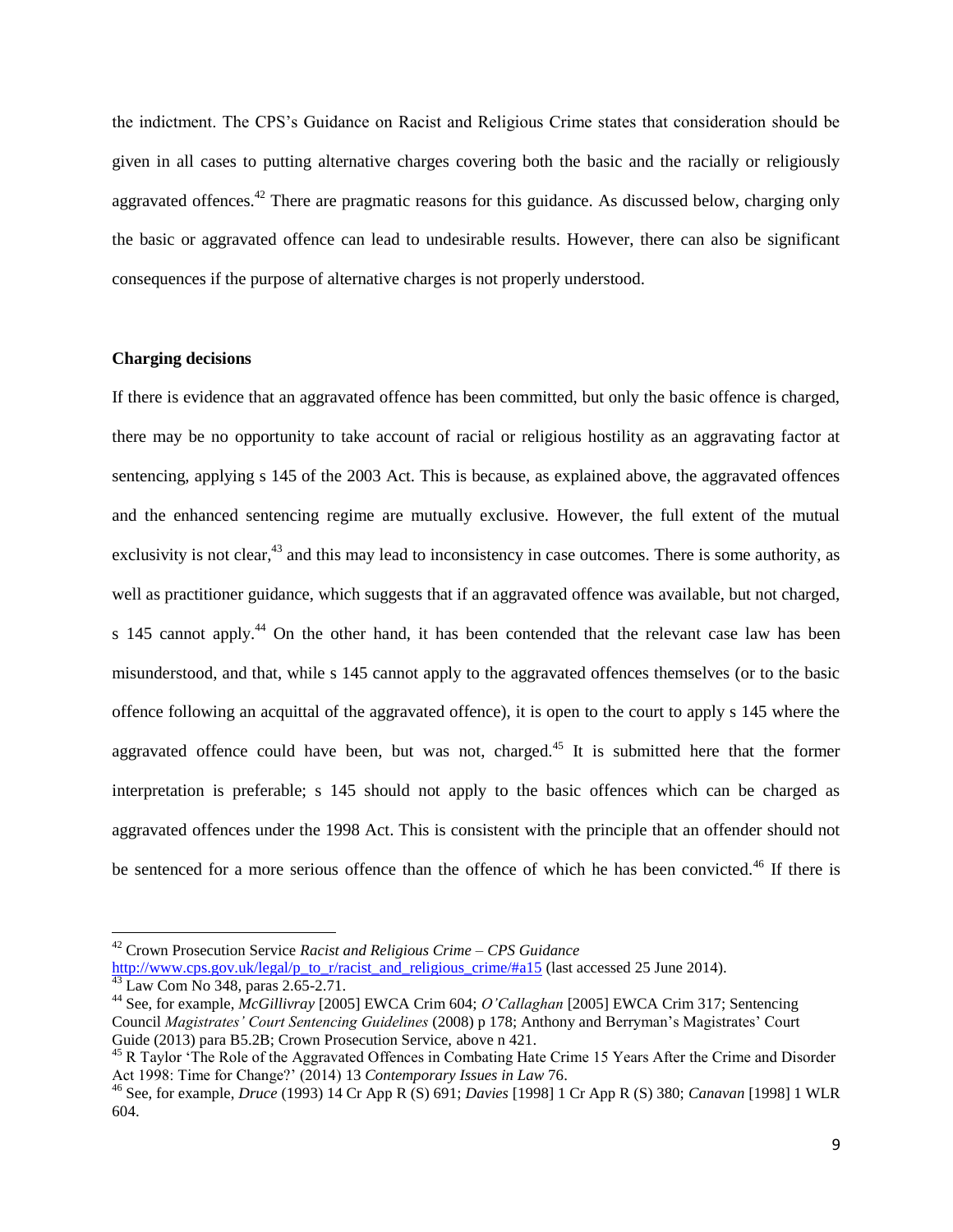evidence of racial or religious hostility, then the aggravated offence should be charged. If it is not charged, then the more serious nature of the offending behaviour should not be reflected in the sentence.

However, if only the aggravated offence is charged, and the prosecution are unsuccessful in proving the aggravated element, the defendant must be acquitted, despite evidence that he committed the basic offence. This is subject to the possibility of an alternative verdict being returned, if the case is tried on indictment, as discussed in the next section. If the offence is tried in the magistrates' court, where there is no power to return an alternative verdict to a lesser offence, the opportunity for a conviction of the basic offence will be lost. One benefit of alternative charges is that the defendant will not escape liability for the basic offence because the trier of fact was not satisfied that the offence was motivated by racial or religious hostility, or that such hostility was demonstrated towards the victim.

If only the aggravated offence is charged and a guilty plea to the basic offence is offered, but rejected, the plea must be treated as of no effect and withdrawn. If the defendant is then tried for the aggravated offence, and the aggravated element is not proven, the earlier plea cannot be used as a basis for a verdict of guilty to the basic offence. This mistake was made by the judge in the recent case of *Al-Tamimi*,<sup>47</sup> in which the prosecution could offer no evidence of racial aggravation at trial and, so, the judge directed not guilty verdicts, but then directed that a verdict of guilty be entered for basic criminal damage, based upon an earlier rejected plea. The defendant was then given a conditional discharge and ordered to pay costs. The Court of Appeal held that neither the conviction nor sentence could stand. Since the earlier plea had been rejected, there was no residual conviction of the lesser offence for which the defendant could be sentenced.<sup>48</sup> This case highlights one of the most considerable problems which can arise from the structure of the aggravated offences. The fact that the aggravated offences subsume lesser offences can lead to the mistaken imposition of improper and wrongful convictions and sentences when only the aggravated offence is charged, but only the basic offence can be proven.

 $47$  [2011] EWCA Crim 1123.

 $48$  Ibid, at [18].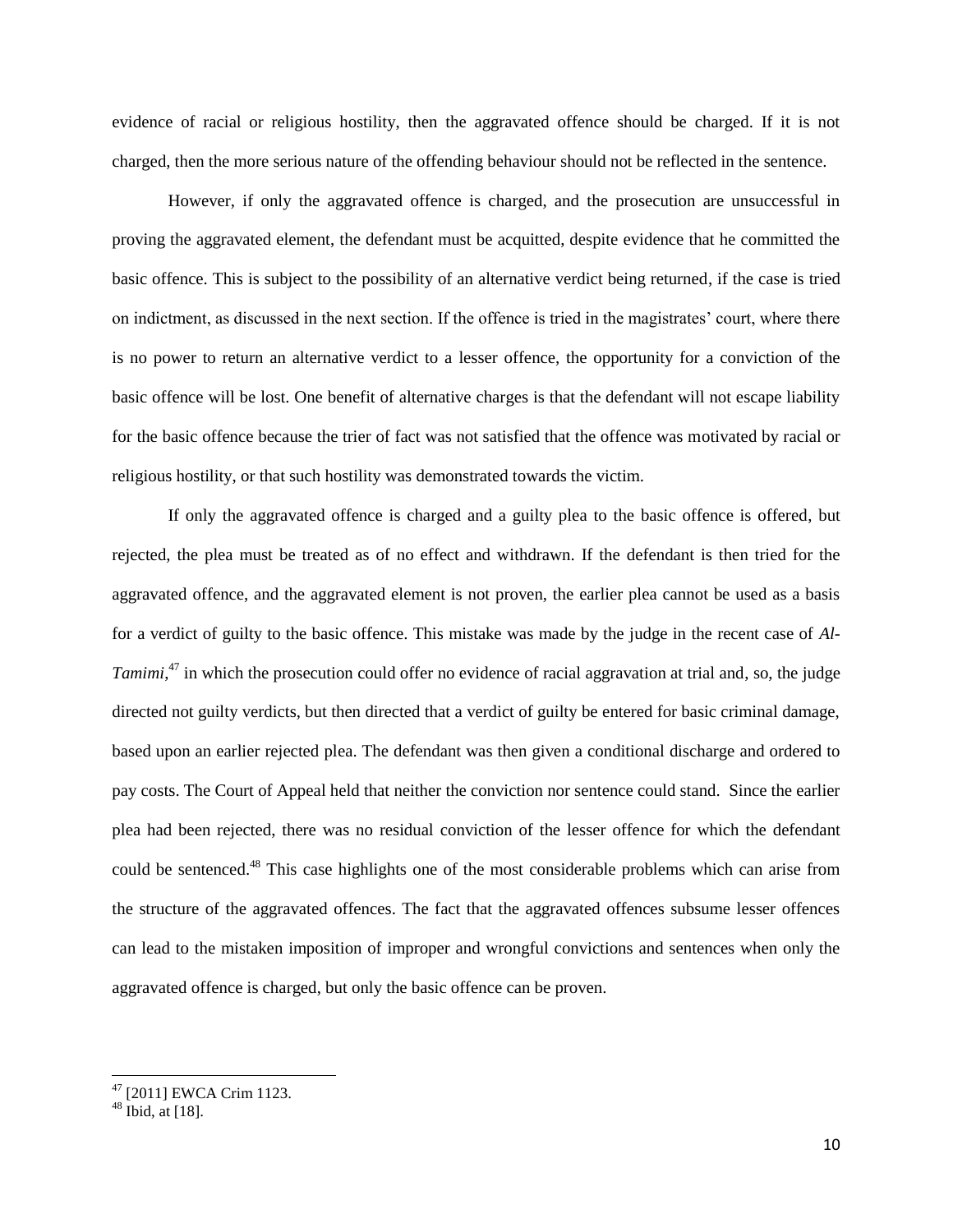#### **Charge bargaining**

 $\overline{a}$ 

Despite the pragmatic reasoning, charging both the basic and the aggravated offence can have undesirable consequences, including 'charge bargaining'. Some prosecutors may be willing to accept a plea of guilty to the basic offence on the condition that the aggravated charge is dropped. When the racially aggravated offences first came into force, there was concern that this practice was taking place. In a study conducted for the Home Office, Burney and Rose found that some prosecutors were willing to accept pleas to the basic offence, and that racially aggravated charges were frequently withdrawn or downgraded to the basic offence before trial at the Crown Court.<sup>49</sup> Accepting a plea to the basic offence and dropping the charge of the aggravated offence risks creating the impression that hate crime is not taken seriously, particularly as there will be no opportunity to reflect the racial or religious aspect of the offending in the sentence for the basic offence. Both victims and the wider community may be left feeling that hate crime legislation is something of an empty gesture. In some situations, the defendant could also be adversely affected by the possibility of a charge bargain. For example, a defendant who is maintaining innocence of both charges may face pressure from the prosecution or his own lawyer to plead guilty to the basic offence because, not only will he receive a lesser sentence than if convicted of the aggravated offence, but will also receive a reduction in sentence for pleading guilty.<sup>50</sup> For these reasons, charge bargaining should be avoided.

Since 2003, it has been CPS policy that where an aggravated offence is charged, a plea to the basic offence alone will not be accepted, unless there are proper reasons for doing so.<sup>51</sup> For example, because the evidence required to prove the aggravated element is no longer available. However, there is some evidence to suggest that the practice of charge bargaining has continued. CPS and Ministry of Justice statistics, presented in the Law Commission's impact assessment, indicate that there is a significant gap between the number of aggravated offences charged and reaching a first hearing in the

<sup>49</sup> Burney and Rose, above n 1, pp 80-83. See also, The Gus John Partnership *Race for Justice: A Review of CPS Decision Making for Possible Racial Bias at Each Stage of the Prosecution Process* (2003) para 95. <sup>50</sup> Criminal Justice Act 2003, s 144.

<sup>51</sup> Crown Prosecution Service *Racist and Religious Crime – CPS Prosecution Policy* <http://www.cps.gov.uk/publications/prosecution/rrpbcrbook.html#a30> (last accessed 25 June 2014).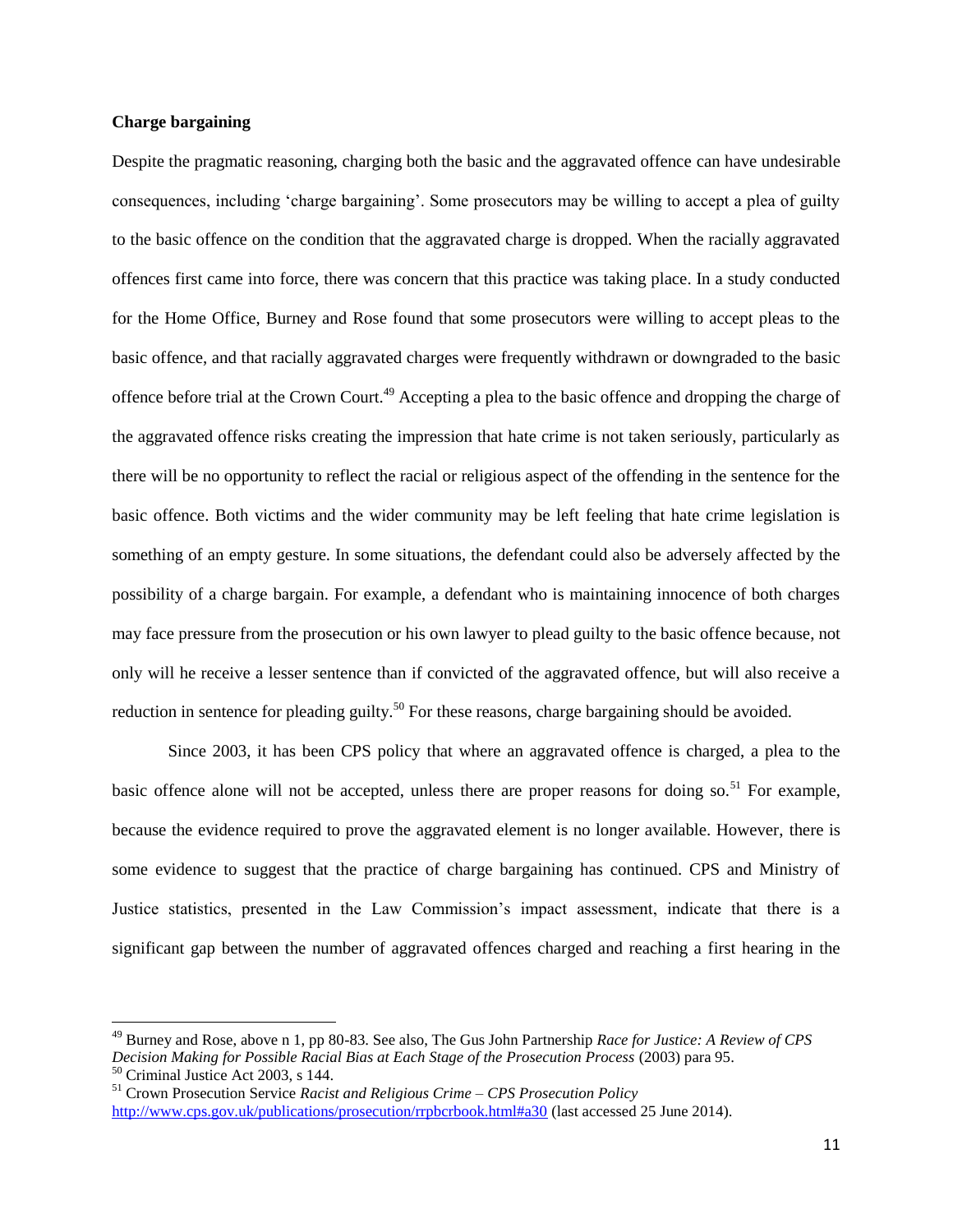magistrates' court and the number of offences sentenced.<sup>52</sup> For example, according to CPS data, 2,415 aggravated common assault offences were charged and reached a first hearing in 2009, whereas, according to Ministry of Justice data, only 881 aggravated common assault offences were sentenced. In 2011, the figures were 2,636 and 203 respectively. There may be legitimate explanations for the significant difference between the number of aggravated offences charged and sentenced, and for the drop in sentencing, including: issues with the way in which offences are recorded; variations in the way in which the CPS and the Ministry of Justice record data; difficulty in proving the aggravated element of the offence; an actual decrease in the number of aggravated offences; or an increase in the use of restorative justice.<sup>53</sup> Nonetheless, it is possible that at least some of the initial charges were downgraded to the basic offence without proper reasons for doing so.

A more optimistic picture is presented in a recent report which was recently published by the Home Office, Office for National Statistics and Ministry of Justice.<sup>54</sup> Whilst the 2009 sentencing figure for common assault is consistent with the figure set out above (881), it is reportedthe report shows that, in 2011, 1,618 defendants were proceeded against for aggravated 'assault without injury', and 1,086 offenders were sentenced for the offence.<sup>55</sup> According to this report, in 2012, 8,898 defendants were proceeded against at the magistrates' court for all racially and religiously aggravated offences. During the same year, 6,458 defendants were convicted for aggravated offences. This represents a conviction ratio of 72.6%, which is compared, in the report, can be compared to a conviction ratio of 72.4% for the corresponding basic offences during the same time period.<sup>56</sup> However, close examination of the data in the appendix tables which accompany the report reveals that if one looks at the figures for the individual offences, it becomes apparent that the conviction ratios for the individual aggravated offences tend to be

<sup>52</sup> Law Commission *Hate Crime: The Case for Extending the Existing Offences Appendix C - Impact Assessment* (Consultation Paper No 213, 2013) paras C.58 and C.63.

 $53$  Ibid, paras C.59 and C.63.

<sup>54</sup> Home Office, Office for National Statistics and Ministry of Justice *An Overview of Hate Crime in England and Wales* (2013).

<sup>55</sup> Home Office, Office for National Statistics and Ministry of Justice *An Overview of Hate Crime in England and Wales: Appendix Tables* (2013) Tables 3.04 and 3.13.

<sup>&</sup>lt;sup>56</sup> Home Office, Office for National Statistics and Ministry of Justice, above n 54, p 37. See alsoIbid, Appendix Table 3.12.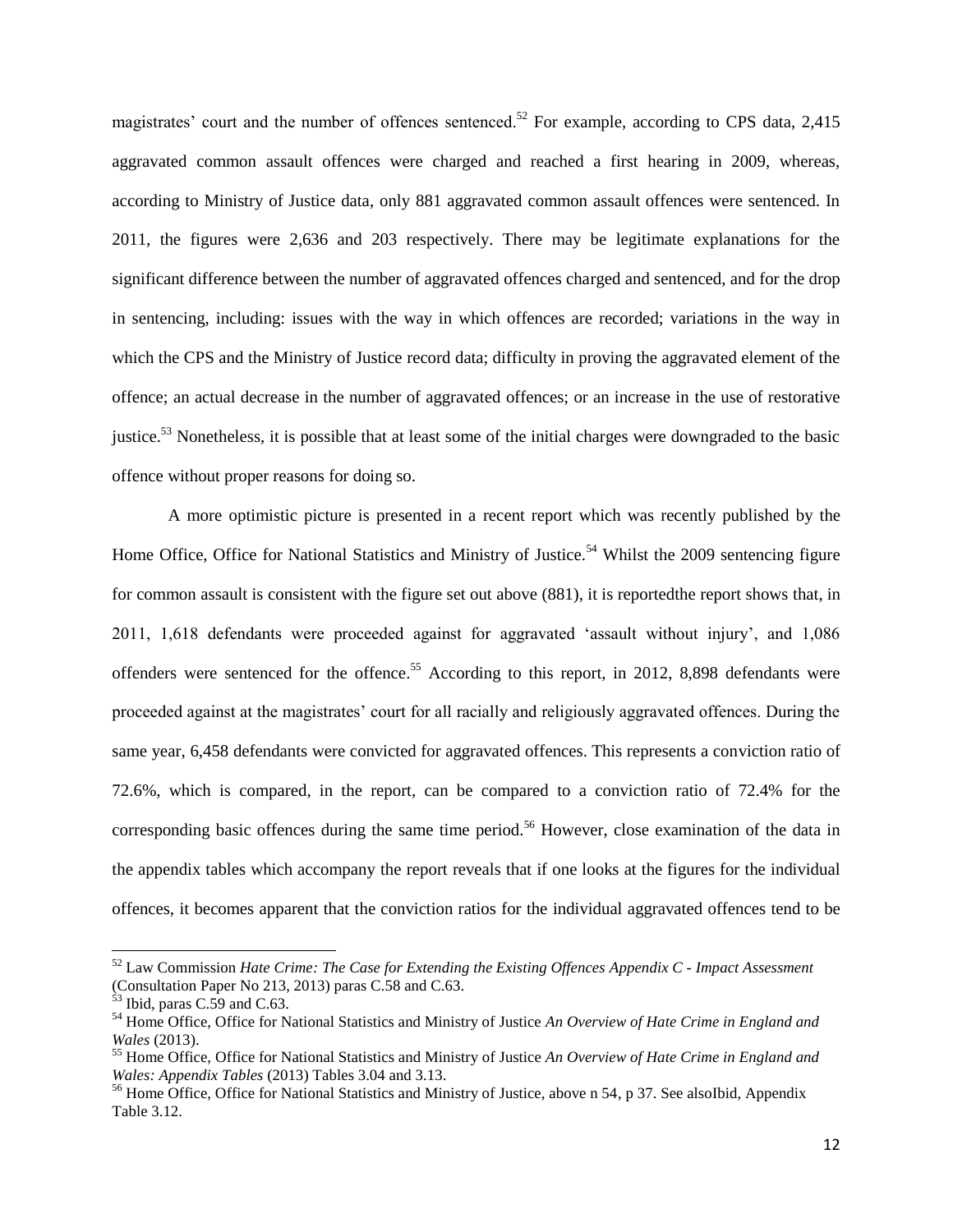significantly lower than for the corresponding individual basic offences. For example, in 2012, the conviction ratio for racially or religiously aggravated 'assault with injury' was 51% in 2012, compared to 85% for the basic offence. For criminal damage, the figures were 58% and 79% respectively. The only offence which had a higher conviction ratio for the aggravated offence than for the basic offence was 'assault without injury' (ie, common assault), though the difference was less than  $1\%$ <sup>57</sup>

It is noted in the report that, between the initial hearing at the magistrates' court and the first hearing at the Crown Court, the CPS can decide to downgrade the aggravated charge to the basic offence, to 'increase the chances of a conviction'.<sup>58</sup> The most assured method of increasing the chances of a conviction would be to initiate or accept a charge bargain. Ongoing scrutiny is required. The Law Commission has suggested that a wider review of the offences could help to explain the low conviction ratios and the drop in sentencing for the aggravated offences.<sup>59</sup> It would also be helpful if comprehensive records were kept of the charges proceeded with after the initial hearing, and of the reasons for downgrading charges in individual cases. The prevailing attitude of practitioners prior to 2003 was that charge bargaining should not take place, yet it appeared to do so. $60$  Several responses to the Law Commission's consultation indicate that, in practice, this is still the case.<sup>61</sup>

The benefits of a charge bargain, in terms of saved time and money, as well as the guarantee of a conviction of the basic offence, may sometimes prove too tempting, particularly if the basic offence is serious and the evidence of hostility is weak. Continuous charge bargaining could result in hate crime legislation losing both its practical and symbolic value. In fact, routine charge bargaining has the potential to reverse the positive communicative effect of the law. Instead of assuring the public that hate crime is taken seriously, that it is wrong to target individuals because of their personal characteristics, and that such conduct will not be tolerated, we could be left with an empty political gesture which is unlikely to influence attitudes or deter potential offenders, and is likely to dishearten, and further marginalise, the

 $57$  Home Office, Office for National Statistics and Ministry of Justice, above n 55, Table 3.12Ibid.

<sup>58</sup> Home Office, Office for National Statistics and Ministry of Justice, above n 543, p 37.

<sup>59</sup> Law Com No 348, para 5.25.

 $60$  Burney and Rose, above n 1, p 82.

<sup>61</sup> Law Com No 348, paras 4.177-4.180.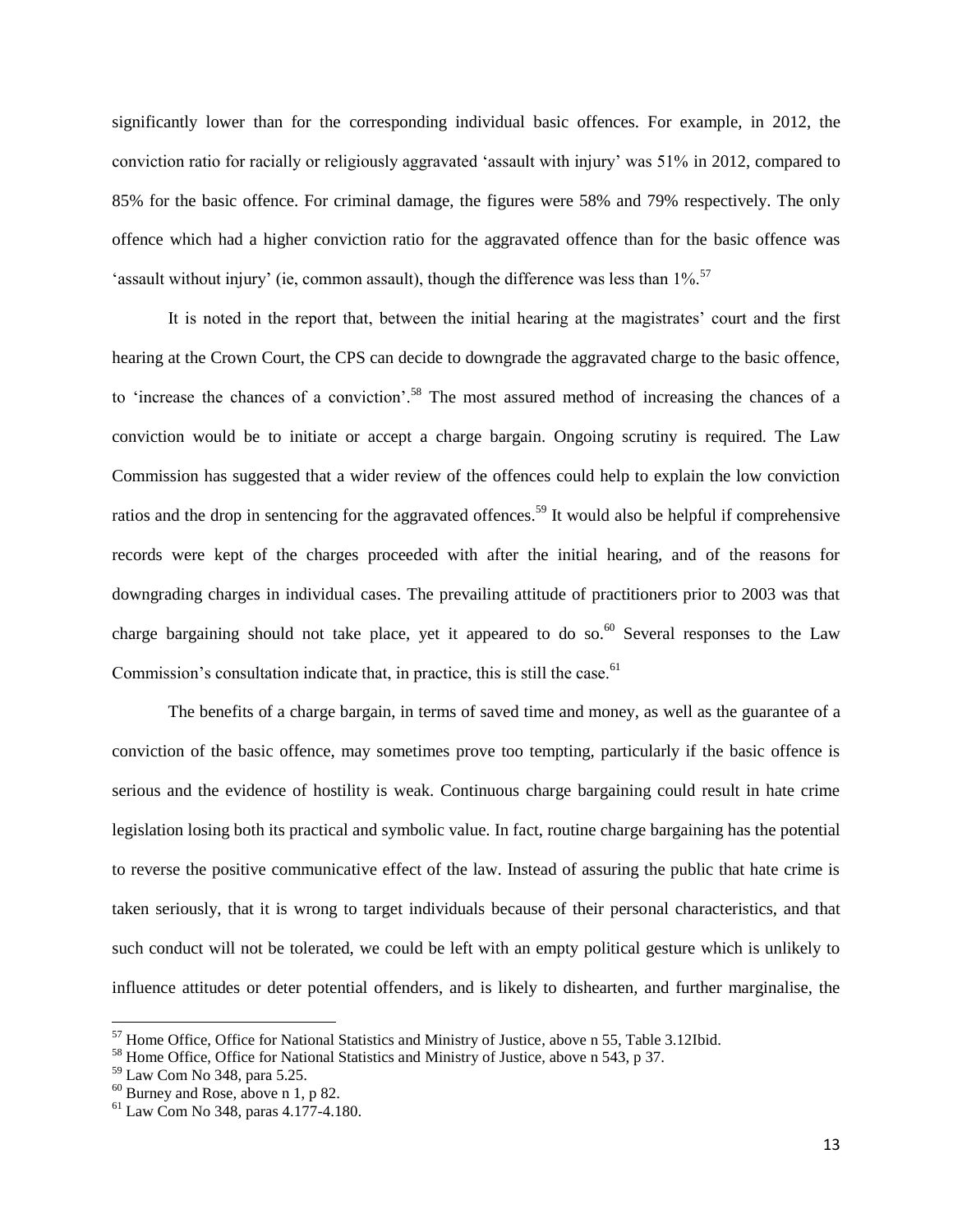very people which the offences are intended to protect. Thus, a failure to properly prosecute the offences could undermine the justifications for having them in the first place.

#### **Double convictions**

A further consequence of alternative charges is that it creates the possibility of the defendant being convicted of both the basic and the aggravated offence. If it is proved that the defendant committed the aggravated offence, then he must also have committed the basic offence (since the latter is a necessary element of the former). The 'double conviction' problem is most pertinent in the magistrates' court, where alternative verdicts cannot be returned. Fortunately, and with good reason, it has recently been made clear that a defendant should not be convicted of both an aggravated and basic offence, where the two charges arise out of a single set of facts. The case of *R (on the application of Dyer) v Watford*  Magistrates' Court,<sup>62</sup> concerned a defendant who had been convicted of both causing racially aggravated fear or provocation of violence and the equivalent basic public order offence of causing fear or provocation of violence. The Divisional Court allowed the claim for judicial review and quashed the conviction on the lesser charge, finding that for the defendant to be convicted twice for a single wrong was unfair and disproportionate. As stated by Laws LJ, 'It must be basic to our system of criminal justice that a person's criminal record should reflect what he has done, no more and no less.' <sup>63</sup>

Prior to this decision, there had been cases which supported the proposition that it was open to the magistrates' to convict of both offences.<sup>64</sup> In *DPP v Gane*, it was held that one appropriate mechanism for dealing with alternative charges would be to record convictions of both offences, but impose a sentence only for the more serious offence.<sup>65</sup> The obvious consequence of this is that the defendant will have two separate convictions on his record. Arguably, this amounts to an additional punishment in itself, as it could have negative implications for future employment prospects and involvement in other civic

 $62$  [2013] EWHC 547 (Admin).

 $63$  Ibid, at [11].

<sup>64</sup> *DPP v Gane* (1991) 155 JP 846; *R (on the application of CPS) v Blaydon Youth Court* [2004] EWHC 2296 (Admin).

<sup>65</sup> *DPP v Gane* (1991) 155 JP 846 at 849.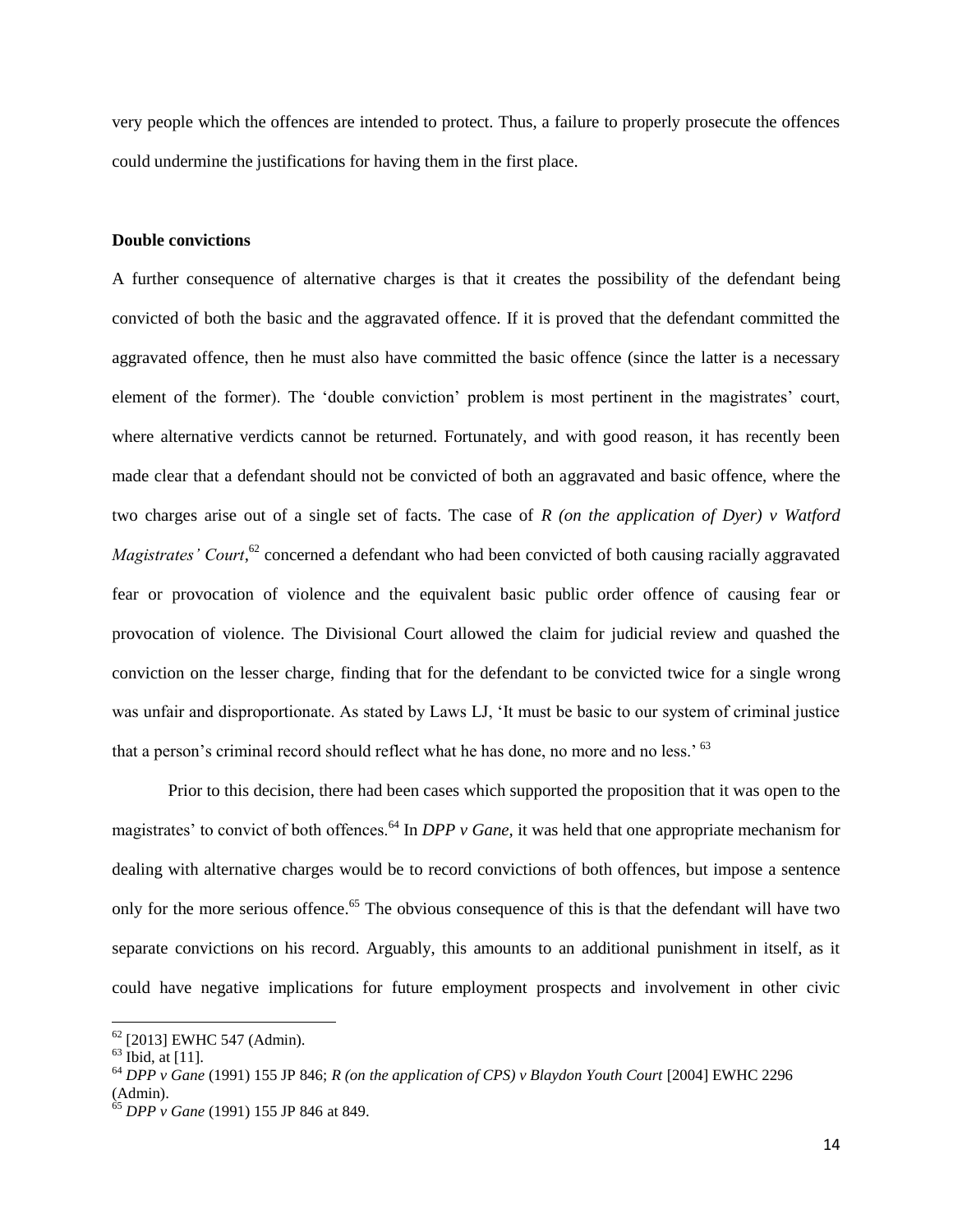activities.<sup>66</sup> It has been suggested that, prior to *Dyer*, the principle that a person should be punished in a manner proportionate to his offending behaviour had been consistently flouted in summary trials, with defendants falling foul of the double conviction problem.<sup>67</sup> The Court's finding that to impose a double conviction is wrong in principle is, therefore, to be welcomed.

The Divisional Court went on to confirm that in such circumstances, the magistrates should adjourn the lesser charge before conviction under s 10 of the Magistrates' Courts Act 1980, so that if an appeal succeeded against conviction on the aggravated charge, the lesser charge could subsequently be dealt with. Consequently, what might amount to a relatively minor offence could become the subject of two trials and an appeal, requiring significant resources. However, the Divisional Court felt that any practical difficulty caused by this could not override the principle that a person should be convicted only once for one wrong.<sup>68</sup>

*Dyer* serves to further highlight the complex nature of the aggravated offences, and the type of problems which arise as a result of the sometimes competing interests of, on the one hand, prosecuting hate crimes and, on the other hand, maintaining fairness in procedure and outcome. Both *Dyer* and *Al-Tamimi* are recent cases. Given the continuous confusion in the lower courts regarding the correct interpretation of s 28 of the 1998 Act, it will be important to remain alert to the possibility that double convictions will continue to be imposed as a result of alternative charges being treated as if they were cumulative, and that defendants will continue to be sentenced in relation to offences of which they cannot be convicted.

#### **ALTERNATIVE VERDICTS**

Some of the problems associated with alternative charges can be avoided in the Crown Court by specifying only the aggravated offence in the indictment and, at trial, leaving an alternative verdict of the basic offence to the jury. If the jury is not satisfied of the aggravated element of the offence, the defendant

<sup>66</sup> R Wheeler 'The Danger of the Double Conviction' (2013) 177 *Criminal Law and Justice Weekly* 191, at 192.

 $67$  Ibid, at 191.

<sup>68</sup> *R (on the application of Dyer) v Watford Magistrates' Court* [2013] EWHC 547 (Admin) at [12].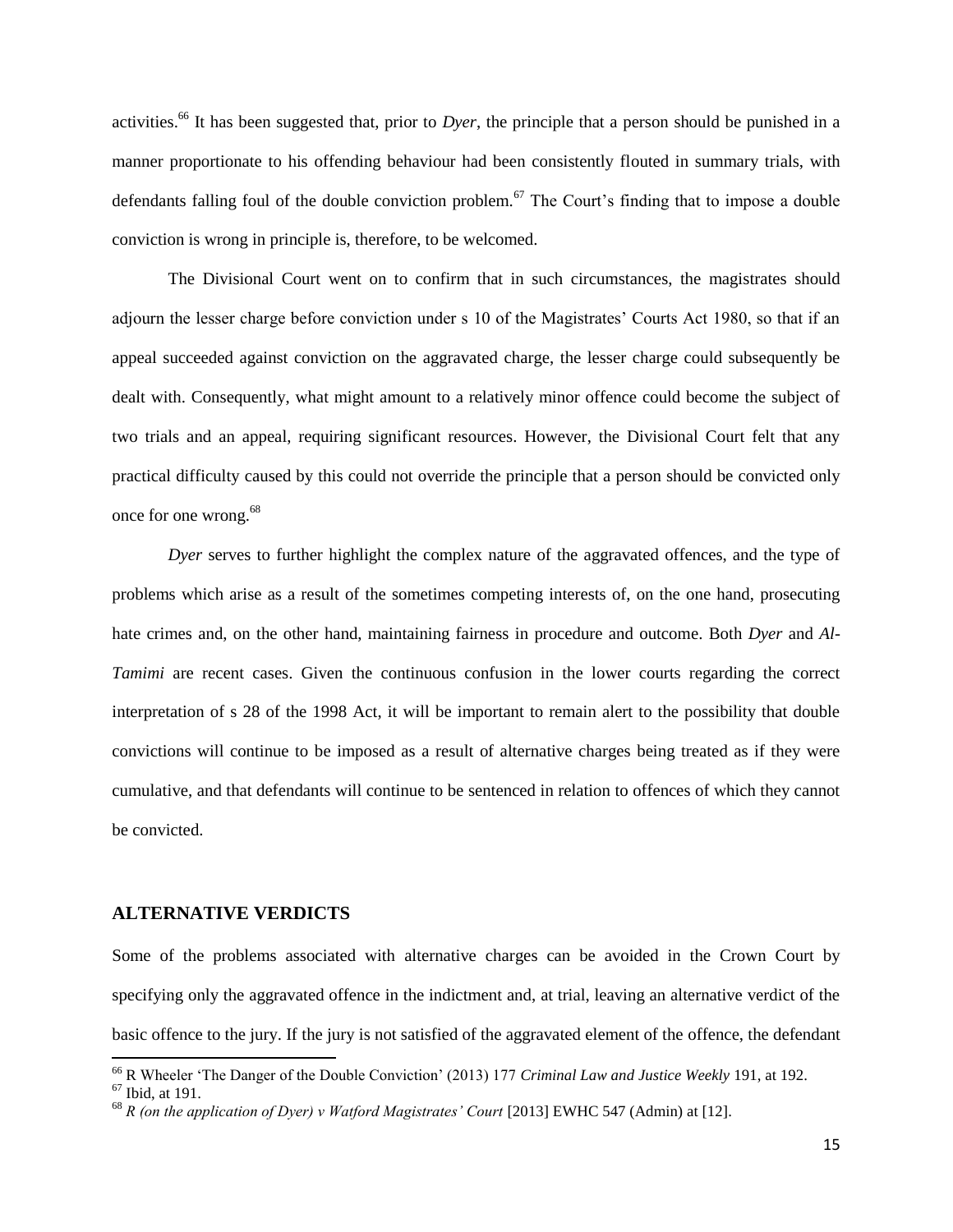can, nevertheless, be found guilty of the basic offence. This can render the prosecution less vulnerable to charge bargaining and can prevent double convictions. However, because alternative verdicts cannot be delivered in the magistrates' court, summary trials will remain susceptible to these problems. This area of procedural law is now relatively settled, but it is complex, particularly in relation to the aggravated offences. As with alternative charges, a misunderstanding or misapplication of the law can have undesirable consequences.

The complexity of the law in relation to the aggravated offences arises, in part, because the basic offences capable of being aggravated under the 1998 Act consist of both summary only offences and either-way offences, whereas, all but one of the aggravated offences are triable either way. The exception is the aggravated version of s 5 of the Public Order Act 1986 (harassment, alarm or distress),  $69$  which remains triable only in the magistrates' court, and, so, no alternative verdict is available. Provision has been made by the 1998 Act,<sup>70</sup> the Criminal Law Act 1967<sup>71</sup> and the Criminal Justice Act 1988,<sup>72</sup> allowing juries to find guilt on the alternative basic offences when the aggravated offence is tried in the Crown Court, even if the basic offence is a summary offence and is not specified in the indictment. As a result of this complicated body of legislation, the jury can, therefore, convict of a basic offence which would otherwise fall outside of the jurisdiction of the court of trial.

#### **The benefits of alternative verdicts**

In some situations, leaving an alternative verdict may be disadvantageous to both the prosecution and the defence. From the prosecution perspective, it might create a risk that the jury will be induced to convict of the lesser offence when there is evidence of the more serious offence. Several responses to the Law Commission's consultation on the aggravated offences indicate that, in practice, juries can be reluctant to

 $69$  Crime and Disorder Act 1998, s 31(1)(c).

<sup>&</sup>lt;sup>70</sup> Crime and Disorder Act 1998, ss  $31(6)$ ,  $32(5)$  and  $32(6)$ .

<sup>&</sup>lt;sup>71</sup> Criminal Law Act 1967, ss  $6(3)$  and  $6(3)$ .

 $72$  Criminal Justice Act 1988, s 40.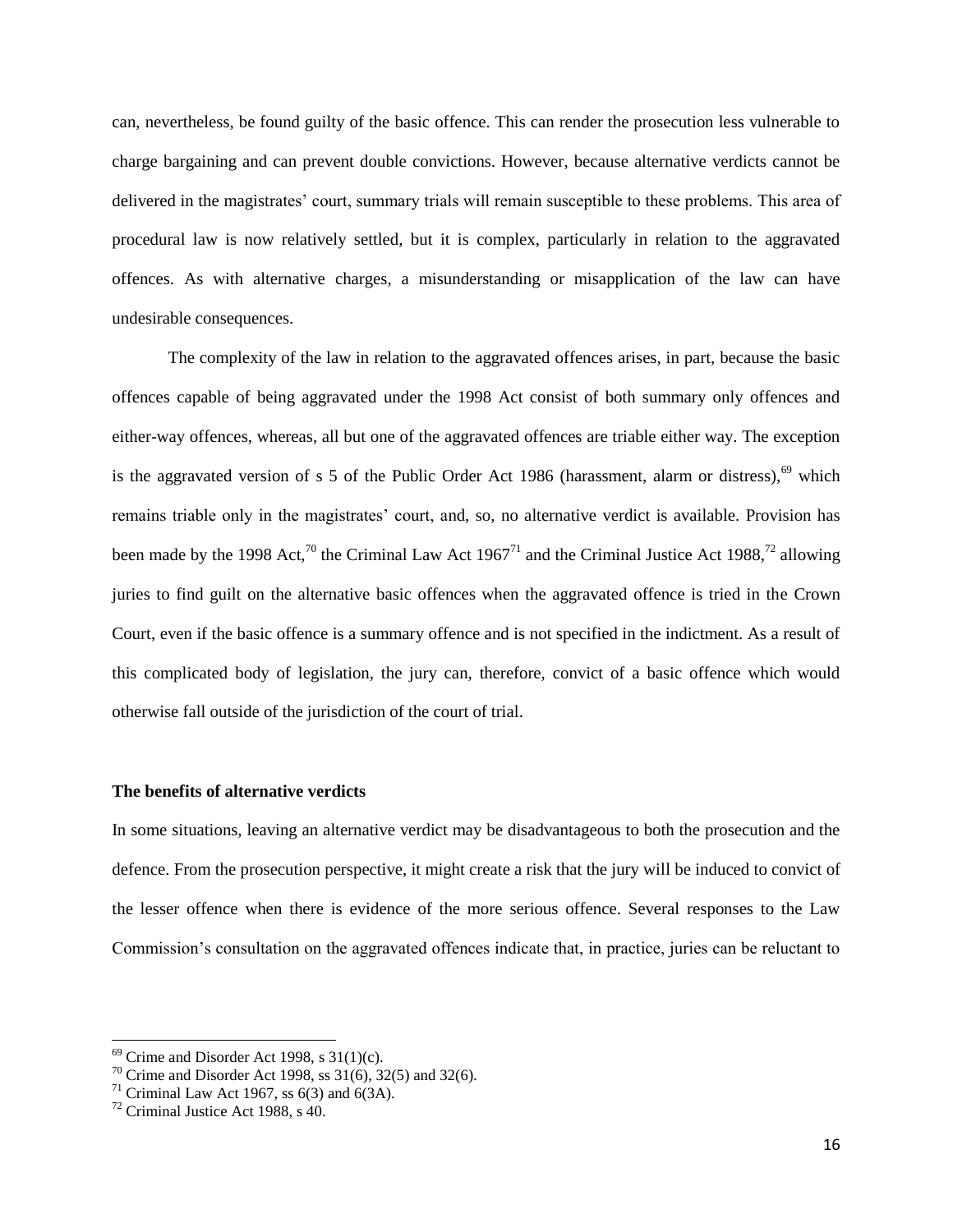convict defendants for aggravated offences.<sup>73</sup> As with charge bargaining, an inability to secure appropriate convictions may render the offences counterproductive, as it could create the impression that hate crime will not, or cannot, be effectively prosecuted. From the defence perspective, leaving an alternative verdict might create a risk that the jury will convict of the lesser offence when they otherwise would have acquitted, resulting in potential injustice to the defendant.

Yet, leaving alternative verdicts has clear benefits. In addition to alleviating some of the problems associated with alternative charges, leaving an alternative verdict of the basic offence may prevent the jury from acquitting the defendant altogether, despite evidence that he committed the offence. It may also prevent the jury from convicting of the aggravated offence out of reluctance to see the defendant 'get away with' the basic offence, despite not accepting the racial or religious element. This issue arose in the recent case of *Mihocic*<sup>74</sup> in which the jury had found the defendant guilty of racially aggravated harassment but not of racially aggravated criminal damage. They did, however, find him guilty of the basic offence of criminal damage, which had been put as a separate count in the indictment. It was argued on appeal that the trial judge had been wrong not to leave an alternative verdict in relation to the count of aggravated harassment, and that the jury's finding of guilt might have been a means of ensuring liability for the basic offence, rather than an acceptance of racial aggravation. The defendant did not deny that he had shouted at the complainant, but did deny using any words that were racially aggravating.

The Court of Appeal upheld the conviction, finding that the real gravamen of the count of racially aggravated harassment was whether racial abuse had been used, and, so, it was understandable that only the aggravated count had been left to the jury. This was predicated on the fact that it was a Crown Court trial and the complainant and the defendant lived in the same street.<sup>75</sup> The relevance of this is not obvious; since the defendant admitted verbally abusing the complainant, the fact that they were neighbours does not in itself make the aggravated element any more central to the charge than would otherwise be the case. This point aside, it is difficult to accept the reasoning implicit in the judgment. Racial aggravation as

<sup>73</sup> Law Com No 348, para 4.175.

<sup>74</sup> [2012] EWCA Crim 195.

 $^{75}$  Ibid, at [17].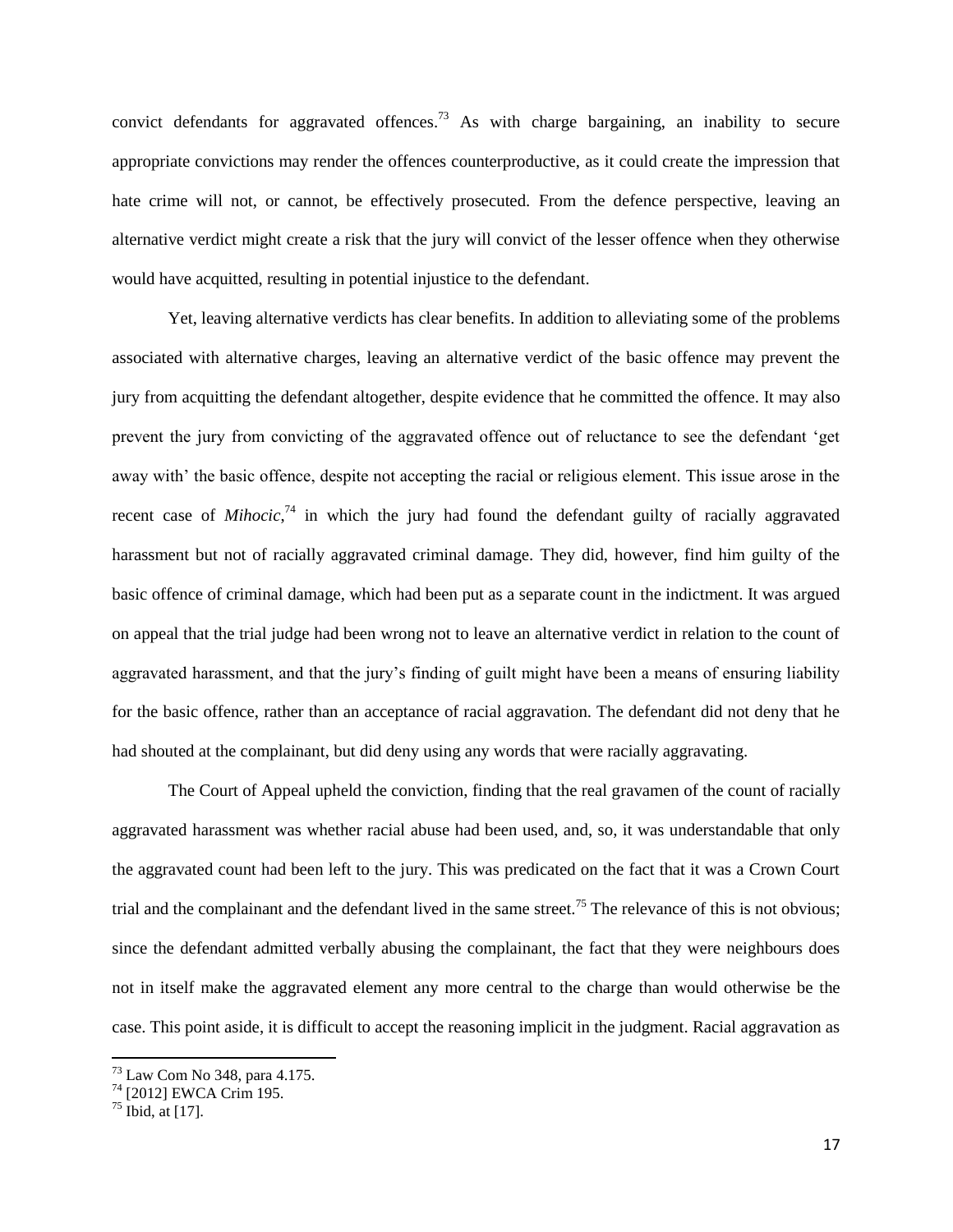the real gravamen of the offence does not necessarily increase the likelihood of an acquittal if the jury is not convinced of the racial element. The Court failed to squarely address the concern that the jury might not have convicted of racially aggravated harassment had they been able to convict of the basic offence. This issue was particularly relevant given the acquittal of racially aggravated criminal damage.

The availability of an alternative verdict can prevent the jury from facing a stark choice between conviction of a serious offence and a complete acquittal. For this reason, Lord Bingham, in the House of Lords case of *Coutts,* was of the opinion that the public interest in the administration of justice would be best served 'if in any trial on indictment the trial judge leaves to the jury, subject to any appropriate caution or warning, but irrespective of the wishes of trial counsel, any obvious alternative offence which there is evidence to support.'<sup>76</sup> The objective, according to Lord Bingham, must be that defendants are neither over-convicted nor under-convicted, nor acquitted when they have committed a lesser offence of the type charged.<sup>77</sup> If this logic is not followed in relation to the aggravated offences, the defendant not only faces the risk of a harsher punishment than his conduct deserves, but also of being subjected to the stigma associated with being labelled as a racist.

#### **Alternative verdicts and charging decisions**

Despite the benefits outlined above, there are also procedural problems which emerge as a result of alternative verdicts. The availability of alternative verdicts, along with the limited list of offences which can be aggravated under the 1998 Act, creates difficult charging decisions.<sup>78</sup> For example, if there is evidence that the defendant caused the victim grievous bodily harm with intent, the prosecution could charge under s 18 of the Offences Against the Person Act 1861 (OAPA). There is no racially or religiously aggravated variant of the s 18 offence. Section 18 was deliberately excluded from the 1998 Act because it already carries a maximum sentence of life imprisonment (which is significantly higher

<sup>76</sup> *Coutts* [2006] UKHL 39 at [23]. See also, *Foster* [2007] EWCA Crim 2869.

<sup>77</sup> *Coutts* [2006] UKHL 39 at [12].

<sup>78</sup> See R Leng, R Taylor and M Wasik *Blackstone's Guide to the Crime and Disorder Act 1998* (London: Blackstone, 1998) pp 48-51; Taylor, above n 454.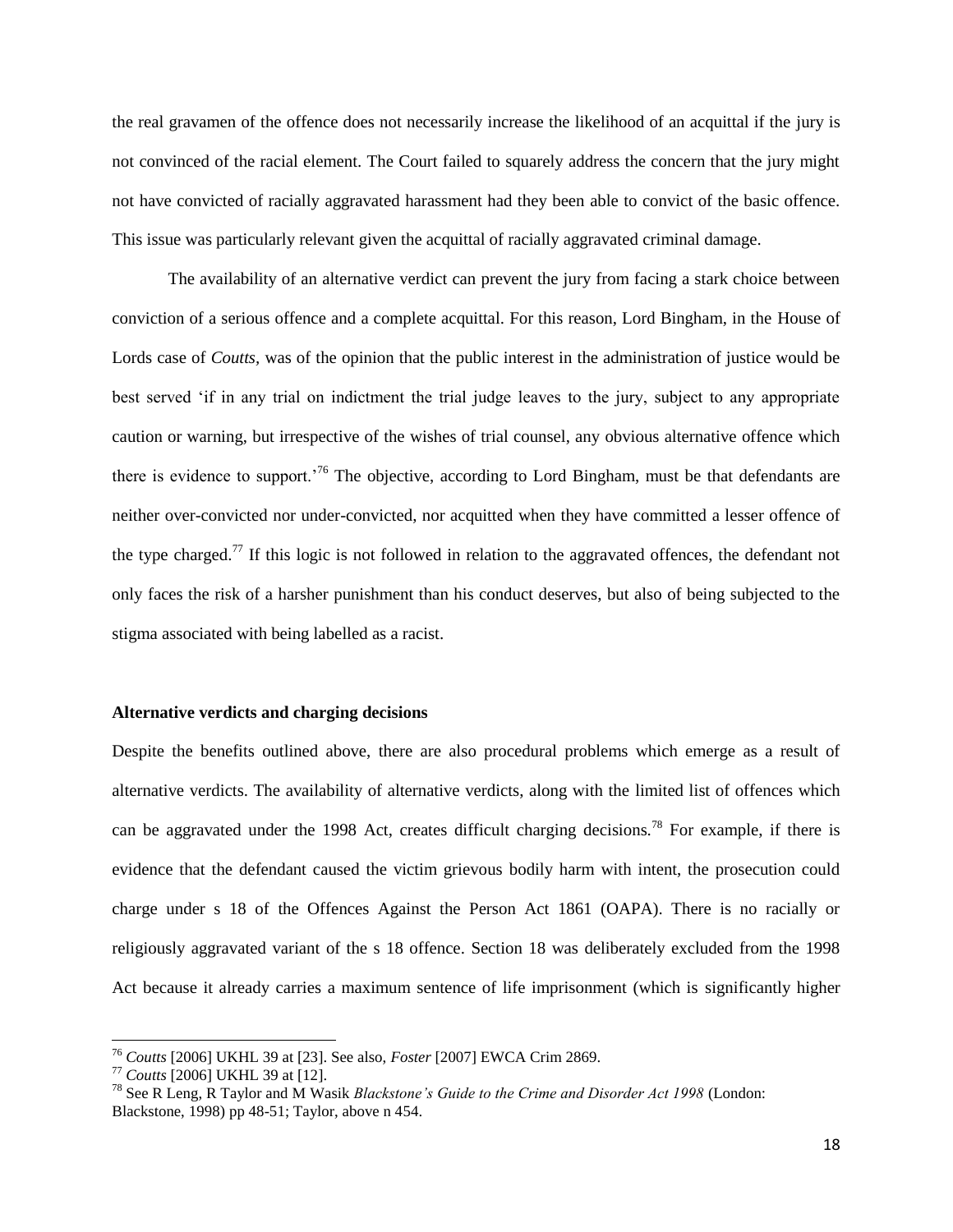than the seven year maximum for the aggravated variants of ss 20 and 47 OAPA).<sup>79</sup> So, if the facts suggest the presence of racial aggravation, this cannot be reflected in the s 18 charge. It would, however, be taken into account at sentencing by applying s 145 of the 2003 Act. Since there is no aggravated variant of s 18, it is not excluded from the enhanced sentencing regime.

If the jury rejects intent, they can return an alternative verdict of recklessly inflicting grievous bodily harm contrary to s 20 OAPA, but not of the aggravated variant of s 20, because this would mean relying on the facts which have not been part of the case. The only way to include the racial element, where intent is rejected, is to introduce the racially aggravated variant of s 20 as an alternative count in the indictment. If this route is taken, and the jury do not convict of the aggravated s 20 offence, s 145 cannot be used to increase the sentence.<sup>80</sup> Furthermore, if both the s 18 and aggravated s 20 offences are charged, the prosecution may face pressure to accept a plea to the aggravated offence, because it carries a much shorter maximum sentence than the s  $18$  offence.<sup>81</sup>

Consequently, in this scenario, the options are: 1) put counts in the indictment covering s 18, the aggravated variant of s 20 and the basic s 20 offence, lose accountability for either the intent or the racial element (or both), and become susceptible to a charge bargain; or 2) charge only the s 18 offence and, if successful, take account of the racial element at sentencing. The second option is risky. If the jury rejects intent, the prosecution may lose the case completely (unless an alternative verdict of the basic s 20 offence is left to the jury). Furthermore, the prosecution might prefer to include the aggravated variant of the less serious s 20 offence because of the symbolic and communicative value of the aggravated offences. In fact, for this reason, there may be circumstances in which prosecutors would prefer to charge the aggravated s 20 offence, and not the s 18 offence. The maximum sentence available would be much lower, but, if the circumstances of the case are unlikely to warrant a lengthy sentence following conviction of the s 18 offence, then the racial element might be thought to be more important than the

 $79$  Hansard (HL) 12 Feb 1998, vol 585, col 1280. This suggests that higher sentences are the only reason for the aggravated offences, overlooking other considerations, such as their communicative and denunciatory functions. See Taylor, above n 454.

<sup>80</sup>*McGillivray* [2005] EWCA Crim 604.

<sup>&</sup>lt;sup>81</sup> Taylor, above n 45.4.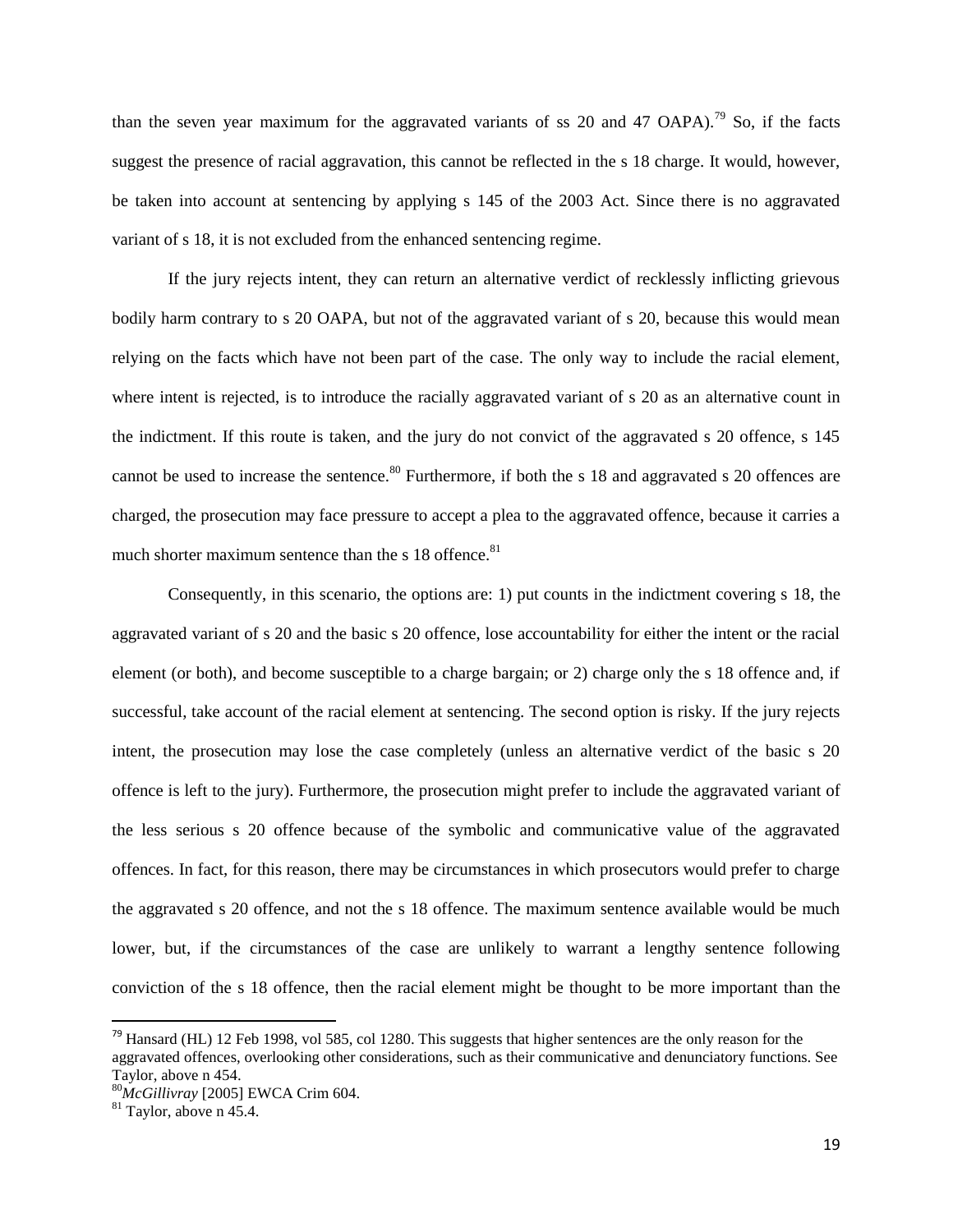question of intent. Furthermore, the stigma associated with conviction of a racially aggravated offence might be thought to supplement the sentence. For these same reasons, if both the s 18 and aggravated s 20 offences are charged, the jury might choose to convict of the aggravated offence rather than the s 18 offence, despite evidence of intent.<sup>82</sup>

In addition to the complicated charging decisions, there are implications for juries. Whenever the indictment includes aggravated and non-aggravated offences, and whenever alternative verdicts are available, the directions given to the jury are likely to be complicated and difficult to decipher. This is particularly true if an offence which requires proof of intent, but not racial or religious aggravation, is tried alongside an offence which requires proof of racial or religious aggravation, but not intent, and alternative verdicts requiring no intent, or no racial or religious aggravation, can also be returned. It seems, therefore, that no matter which route is taken, the prosecution process will not be straightforward.

#### **INCONSISTENT VERDICTS**

A consequence of both putting alternative charges and of leaving alternative verdicts is that inconsistent verdicts might be returned, particularly if the aggravated offences are not properly understood. This can occur where, for example, the defendant is charged with two aggravated offences arising out of one incident, and his conviction of one of the aggravated offences is inconsistent with his acquittal of the other. This can also occur where a guilty verdict is returned in respect of one of the aggravated offences, and an alternative verdict of guilty to the basic offence is returned in respect of the other offence. The case of *Mihocic* provides an illustration of how this can happen. As explained above, the defendant had been found guilty of racially aggravated harassment but not guilty of racially aggravated criminal damage. Instead, the jury found him guilty of the alternative count of basic criminal damage. The charges arose from an incident involving a dispute between the defendant and his neighbour. During a confrontation, the defendant verbally abused his neighbour and damaged his neighbour's new car. The Crown's case was that, either very shortly before or after the damage, the verbal abuse became racist.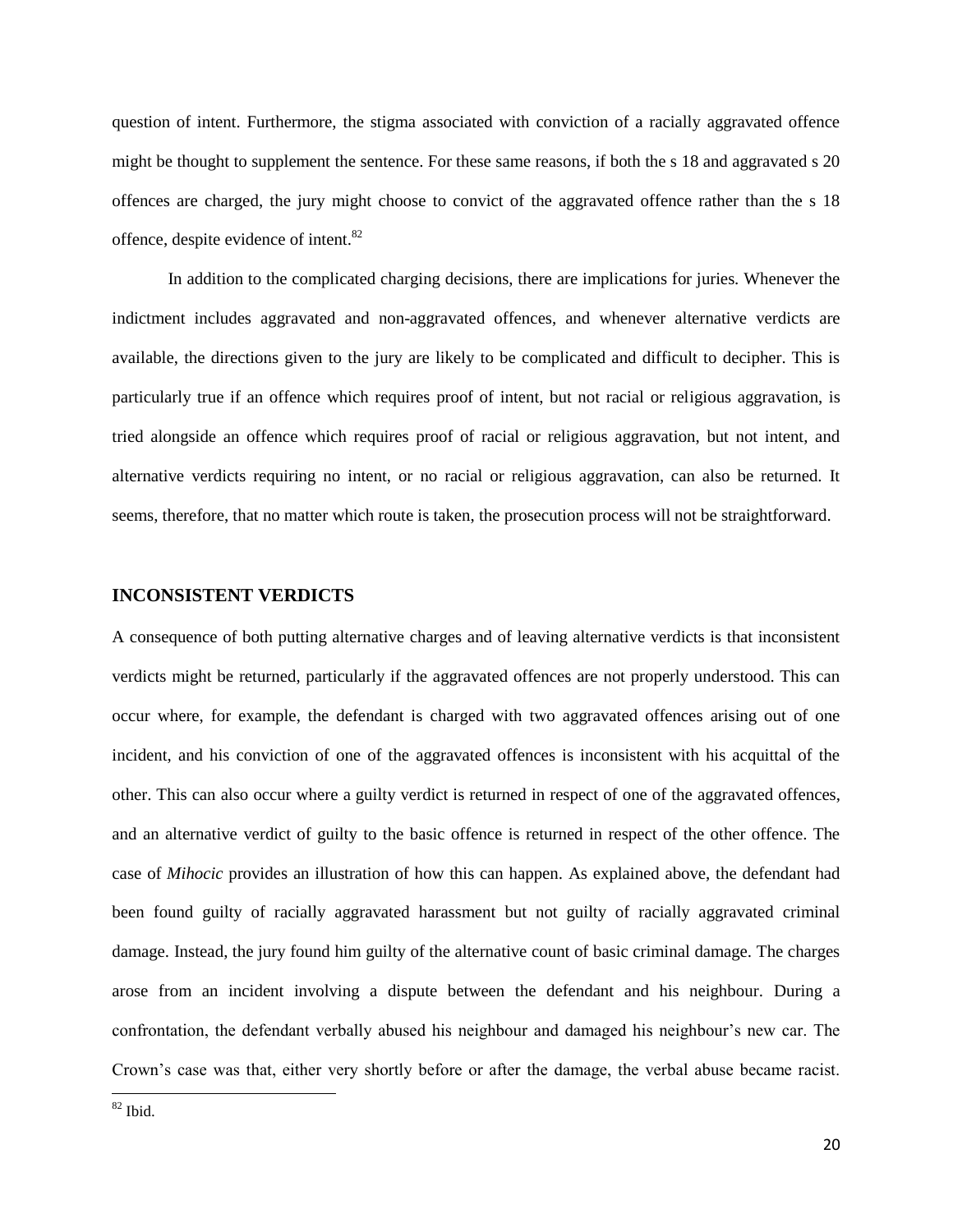This formed the basis for the charge of racially aggravated harassment, of which the defendant was convicted. On appeal, the defendant argued that the conviction of racially aggravated harassment was unsafe, as it was inconsistent with the acquittal of racially aggravated criminal damage. The Court of Appeal recognised that the jury's decision was surprising.<sup>83</sup> Nonetheless, the Court found that the verdicts were not logically inconsistent; the jury must have been satisfied that there was a sufficient gap in time between the racist abuse and the criminal damage.

This outcome is also somewhat surprising. Section 28(1)(a) of the 1998 Act provides that the demonstration of racial hostility must take place at the time of committing the basic offence, or immediately before or after doing so. In the case of *Babbs*,<sup>84</sup> the Court of Appeal took the view that the immediacy requirement is fulfilled by showing a sufficient connection between the demonstration of hostility and the basic offence. In that case, a conviction of racially aggravated assault was upheld, despite there being up to 15 minutes between the demonstration of hostility and the assault. It is unclear from the judgment in *Mihocic* precisely how much time had elapsed between the alleged racist abuse and the criminal damage. The account of the facts presented suggests that it was much less than 15 minutes. The logical conclusion seems to be that the two verdicts were inconsistent; that if racist hostility could be proven to have been demonstrated towards the victim during the harassment, it occurred immediately before or after the criminal damage*.* There is no mention of *Babbs* in the judgment of the Court of Appeal. The Court did acknowledge, however, that the 1998 Act 'is drafted in terms that one would ordinarily expect that if racial abuse was…used at a particular point in time in the short sequence of events…the terms of the statute would mean that the racial element applied to the criminal damage whether it occurred before or after.<sup>85</sup> There may well have been weight in the defence's submission referred to above, that conviction of racially aggravated harassment was a means for the jury to hold the defendant liable for the basic harassment offence, rather than an acceptance of the racial element.

<sup>83</sup> *Mihocic* [2012] EWCA Crim 195 at [15].

<sup>&</sup>lt;sup>84</sup> [2007] EWCA Crim 2737.

<sup>85</sup> *Mihocic* [2012] EWCA Crim 195 at [14].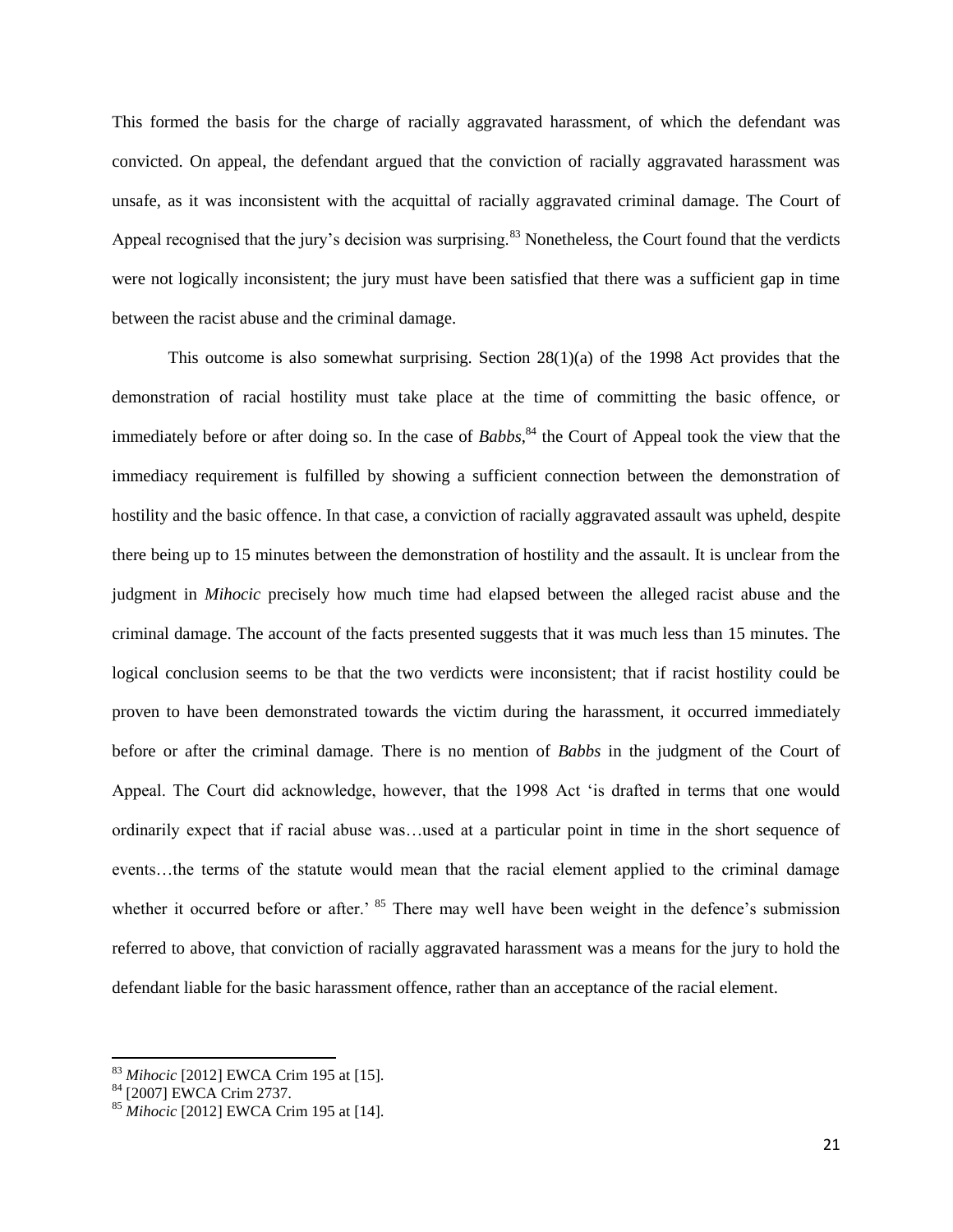However, the Court's decision that the verdicts were not inconsistent was based on the logic of the verdicts in the light of the directions of the trial judge; the jury 'were not directed as to the logical outcome of the evidence as put before them'.<sup>86</sup> Nor had they been given a direction on inconsistent verdicts. This case serves to highlight not only the potential for inconsistent verdicts when more than one offence is alleged to have been committed, but also how important it is for trial judges to understand the complexity of the aggravated offences, and to direct juries appropriately.

A similar situation formed the basis of an appeal in the earlier case of *Dossett*. <sup>87</sup> The defendant had been convicted of a racially aggravated public order offence but acquitted of racially aggravated assault. He was convicted of assault as an alternative to the count of racially aggravated assault. As in *Mihocic*, the argument on appeal was that the conviction of the racially aggravated public order offence was inconsistent with the acquittal of racially aggravated assault. The charges arose from an altercation between the defendant and a parking attendant. The Crown's case was that, a few minutes after receiving a penalty notice, the defendant confronted the parking attendant, shouted at her, including telling her to 'go back to your fucking country', grabbed her jacket to see her identification number, and continued to shout and threaten her. The words 'go back to your fucking country' constituted the evidence of racial hostility for the purposes of both counts in the indictment. It was submitted on appeal that the question of racial aggravation in relation to the two counts stood or fell together.<sup>88</sup> As in *Mihocic*, the Court of Appeal disagreed, finding that the verdicts were not logically inconsistent. The Court accepted the argument put forward on behalf of the Crown, that the jury may have found that the words relied upon were not spoken at the time of, or immediately before or after, the assault (which was the specific act of grabbing the jacket), but that the public order offence was a more prolonged and ongoing act, and the words were encompassed within it.

Again, it is not easy to accept this logic. Although immediacy is a question of fact for the jury to decide, the complainant had given evidence to the effect that there had been one or two minutes between

<sup>86</sup> Ibid.

<sup>&</sup>lt;sup>87</sup> [2006] EWCA Crim 709.

 $88$  Ibid, at [12].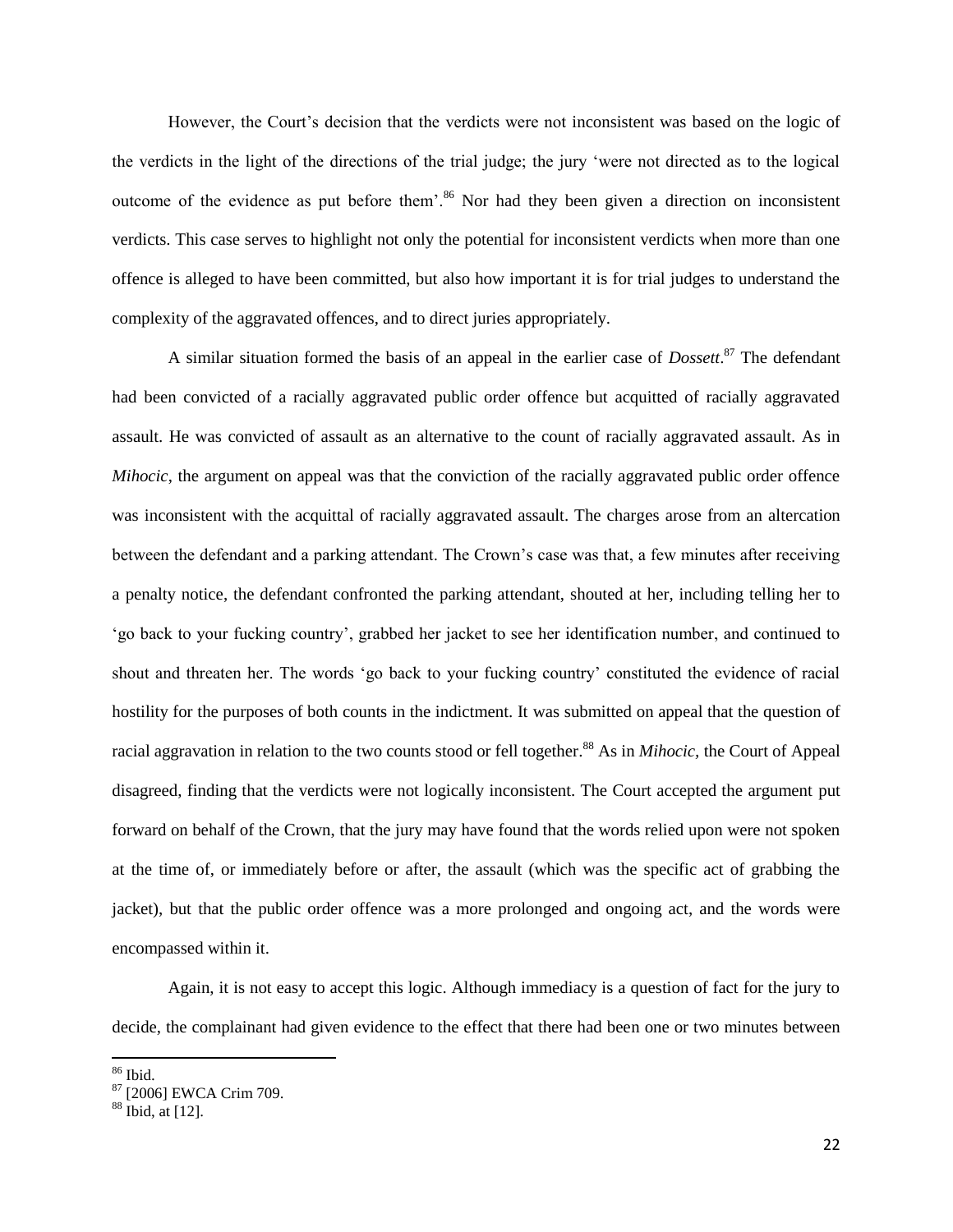the relevant words used and the grabbing of her jacket. Even if the jury were unsure of whether the words were spoken immediately in time before the assault, the case as put by the Crown was that the confrontation, assault, shouting and threats constituted one ongoing incident. In future cases of this kind, it would be helpful for juries to be directed that, following *Babbs*, 'immediately before or after' does not require an immediate temporal link.<sup>89</sup> Instead, it requires a connection between the demonstration of hostility and the commission of the basic offence, such that the words used are capable of colouring the behaviour of the defendant during the commission of the basic offence.<sup>90</sup> The important point of s  $28(1)(a)$  is that it is directed not so much to words but to the hostility which is demonstrated towards the victim with the relevant connotation.<sup>91</sup> A direction of this nature could help to prevent outcomes that appear inconsistent, whereby the defendant was either over-convicted of the aggravated offence or underconvicted of the basic offence.

#### **THE FUTURE OF THE AGGRAVATED OFFENCES**

The future of hate crime legislation should not be determined only by the type of conduct which we wish to prohibit or the particular personal characteristics which we wish to protect. Consideration should also be given to how well the legislation can work in practice and the issues which are likely to arise at the prosecution stage of the criminal process. This article has examined a number of procedural difficulties which arise as a result of the structure of the racially and religiously aggravated offences. These difficulties exist alongside a persistent misunderstanding of the substantive elements of the offences and will inevitably be carried forward into any new aggravated offences based on disability, sexual orientation and transgender identity. Attempts have been made to address some of the procedural problems, including the CPS policy against charge bargaining and the Divisional Court's declaration that it is unfair to convict

l

<sup>89</sup> However, in the earlier case of *Parry v DPP* [2004] EWHC 3112 (Admin), it was held that the demonstration of hostility must occur in the immediate context of the basic offence. In that case, no aggravated offence had been committed where the racial hostility was demonstrated 20 minutes after commission of the basic offence, away from the scene of the basic offence, and in the absence of the victim.

<sup>90</sup> *Babbs* [2007] EWCA Crim 2737 at [8].

 $91$  Ibid.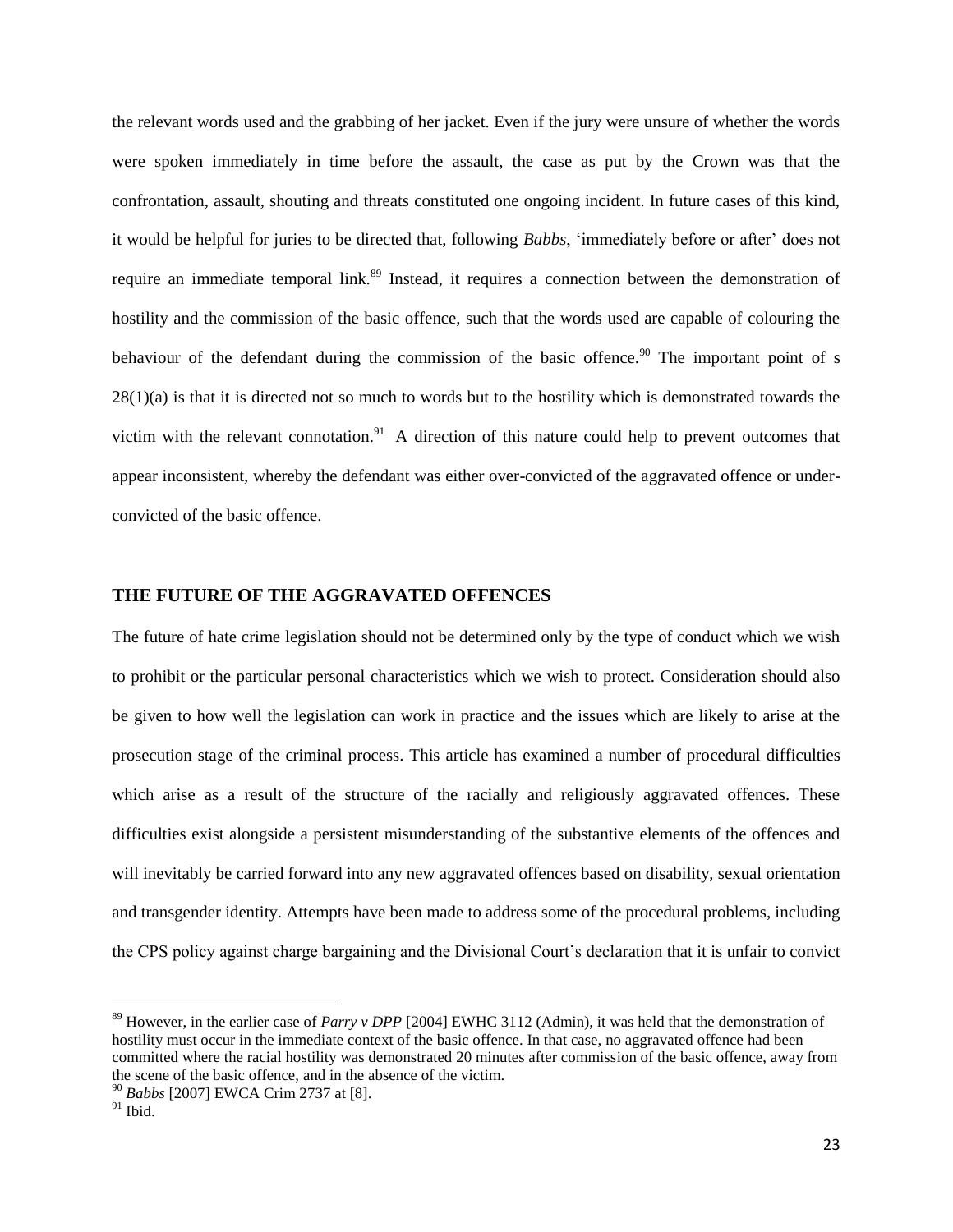the defendant of both the basic and aggravated offence. Yet, in order to determine whether these solutions are operating sufficiently in practice, close scrutiny is required. The gap between the number of cases reaching a first hearing and the number of sentences imposed for the offences is not encouraging.

There appears to be little that can be done to adequately remedy the procedural problems within the current legislative structure. In the Crown Court, the problems associated with charging both the basic and aggravated offence, or only the aggravated offence, can be alleviated by leaving an alternative verdict to the jury, without specifying the basic offence in the indictment. There must be some responsibility on the part of the trial judge to ensure that an alternative verdict of the basic offence is available whenever an aggravated offence is tried. In the absence of an alternative verdict of the basic offence, there will continue to be situations in which the jury face a stark choice between, on the one hand, convicting of the aggravated offence so that the defendant does not get away with the basic offence, and, on the other hand, acquitting of the aggravated offence despite clear evidence of the basic offence. Unfortunately, this solution to the charging problem cannot be applied in the magistrates' court without a change in the law. In 2002, Burney and Rose found that there was a strong body of opinion among stipendiary magistrates and justices' clerks that magistrates should have the power of finding alternative verdicts on aggravated offences, and went on to recommend that they be given this power.<sup>92</sup> This should be considered in a wider review of the offences, as recommended by the Law Commission.

Although leaving alternative verdicts can alleviate problems associated with charging only one, or both offences, this is an imperfect solution which has shortcomings of its own. For example, it may become very difficult for a jury to understand the judge's summing up. This is also true if the defendant is also being tried for a non-aggravated offence, such as s 18 OAPA. It is likely that the jury will encounter difficulties in comprehending precisely what must be proven in relation to each count in the indictment and each alternative, and deciding the most appropriate offence to convict of. Careful judicial directions are currently the only means of dealing with this. Careful judicial directions are also essential if inconsistent verdicts are to be avoided. The jury should be advised of the potential for inconsistent

 $92$  Burney and Rose, above n 1, pp 80 and 113.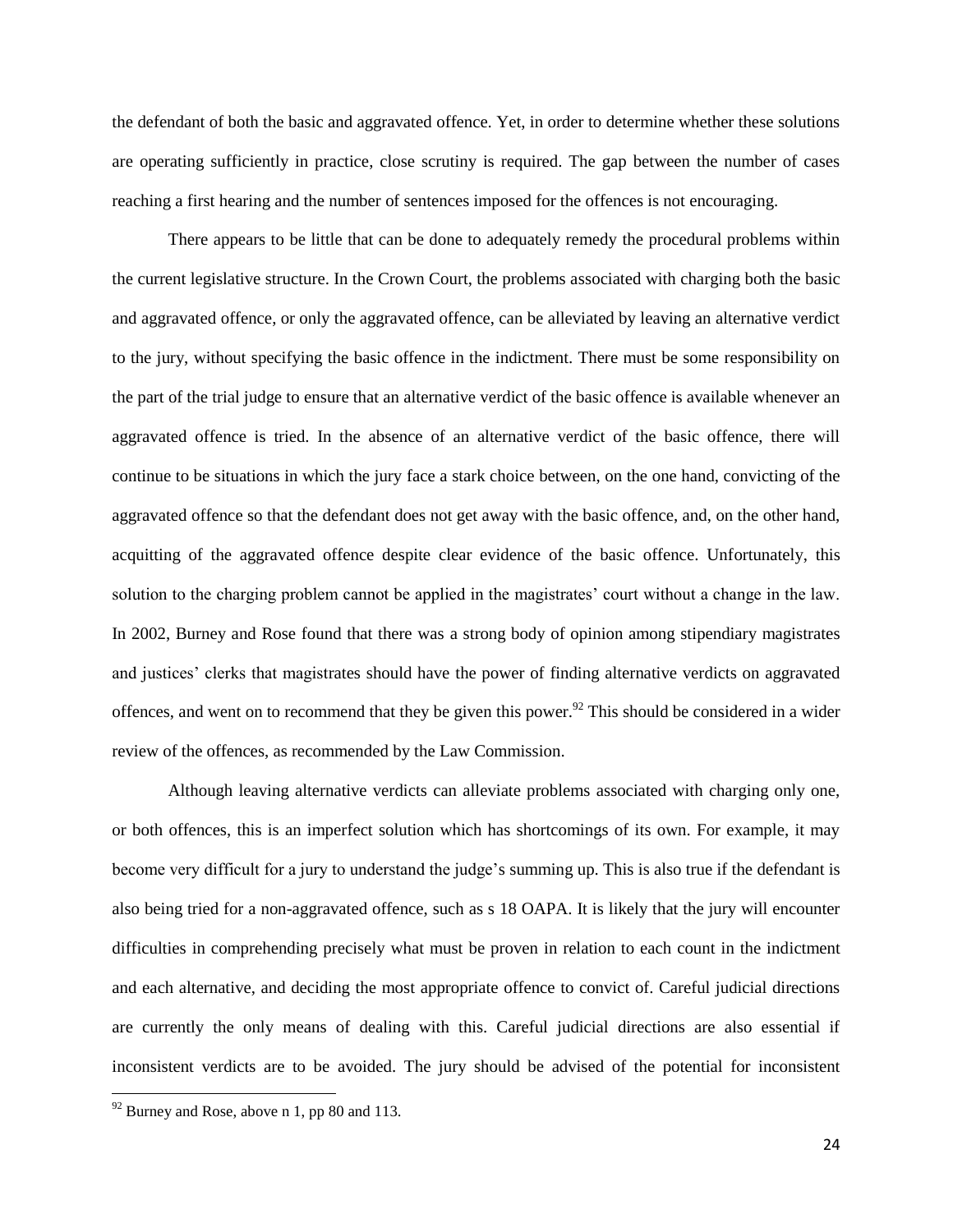verdicts and the logical outcome of the case whenever more than one aggravated offence is tried. The jury should also be directed carefully as to the requirements of s 28 of the 1998 Act, particularly what is meant by 'immediately before or after'. The higher sentences and increased stigma associated with the aggravated offences make it imperative that the aggravated element is satisfied before a defendant is convicted. Yet, given the complexity of these matters, even the most careful of judicial directions may be insufficient to ensure fair and just outcomes.

If a wider review of the offences is undertaken, it may uncover a way to solve the procedural issues by substantially altering the structure of the law. However, the most straightforward and pragmatic solution would be to repeal the offences and to rely on the enhanced sentencing regime as a mechanism for responding to hostility-based offending. Prosecutors would not face difficult charging decisions and there would be no need to direct juries as to alternative verdicts or inconsistent verdicts. In all cases, the basic offence would be charged, and, if convicted, the aggravating feature of hostility would be evaluated and taken into account by the judge at the sentencing stage. As well as resolving the procedural issues associated with the aggravated offences, the sentencing provisions also address some of the concerns about the characteristics protected by hate crime legislation and the type of conduct targeted; sections 145 and 146 of the 2003 Act *must* be applied in relation to *any* offence (other than an aggravated offence) where there is evidence of hostility based on race, religion, disability, sexual orientation or transgender identity. This solution would, therefore, provide equality of treatment to the five statutorily recognised hate crime characteristics.<sup>93</sup> It would also resolve the confusion that has resulted from the combined system of aggravated offences to deal with certain types of offending and a 'mutually exclusive' enhanced sentencing regime to deal with all other types of offending.

In advocating this solution, the practical, procedural and theoretical limitations of the current sentencing regime should not be overlooked. In terms of the practical limitations, there is evidence to

 $93$  It should be noted that there have been calls to extend hate crime legislation to additional characteristics, such as gender. See Law Com No 348, paras 5.60-5.73.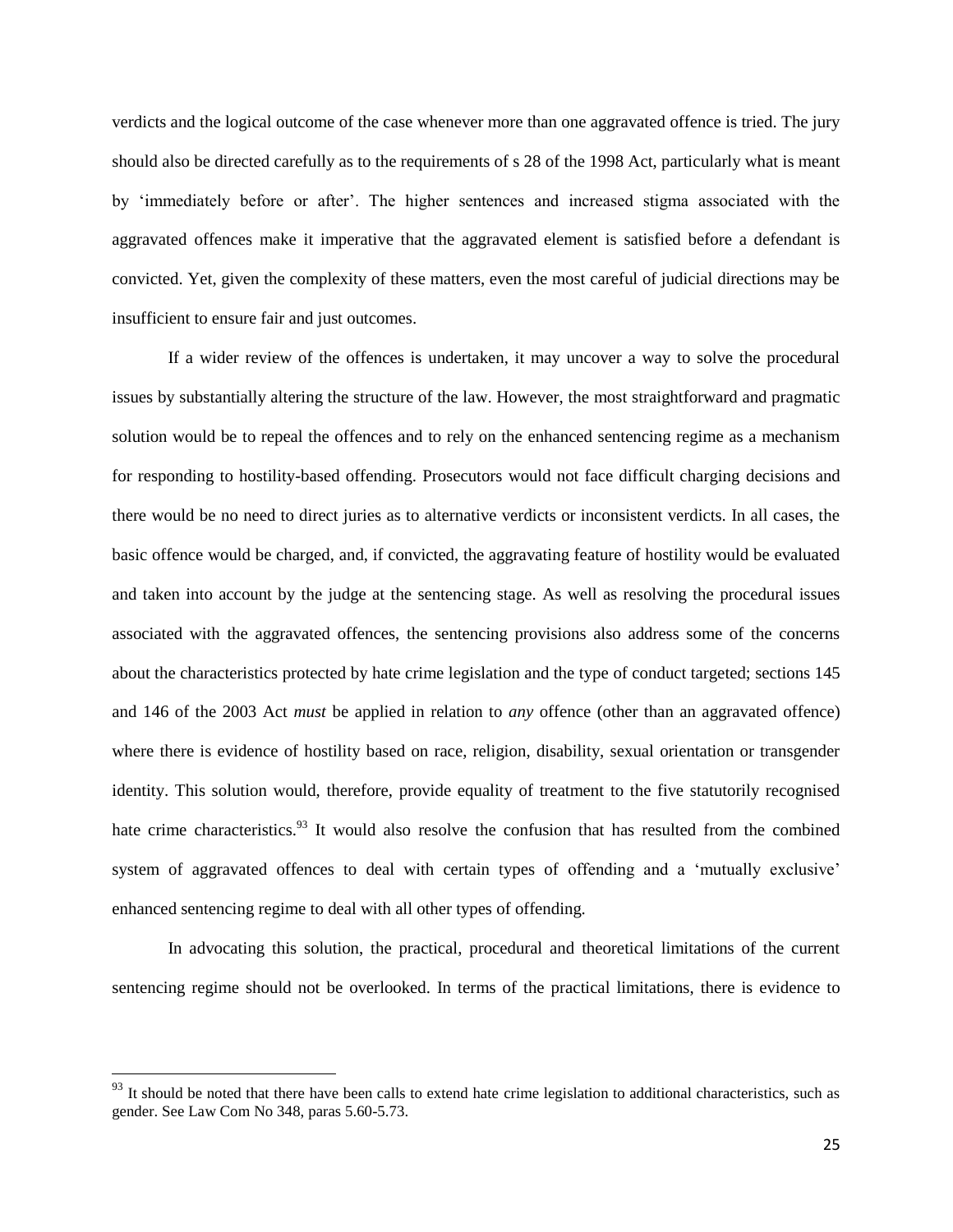suggest that ss 145 and 146 are not applied as consistently as they should be.<sup>94</sup> There is a danger that where the aggravated element does not form part of the substantive offence, the police will not investigate or gather sufficient evidence in relation to it. Moreover, unless an aggravated offence can be charged, establishing the hostility element might not be a priority for the prosecution. If the issue is not raised by the prosecution, then the sentencing judge is unlikely to be aware of it, and, so, cannot take account of any hostility in the sentence. However, this can be rectified. The Law Commission responded to these concerns by recommending that the enhanced sentencing regime also be subject to review, and that it be improved in order to deal adequately with hostility-based offending, whether or not the aggravated offences are extended.<sup>95</sup>

In order to improve the operation of the regime, the Commission recommended new guidance from the Sentencing Council on the approach to sentencing hostility-based offending. This would help to improve professional understanding of the sentencing system. It could increase the likelihood of hostilityrelated issues being raised in appropriate cases and ensure the consistent application of ss 145 and 146. The precise form and content of any guidance would be a matter for the Sentencing Council.<sup>96</sup> Special training for the police and CPS, intended to raise awareness of the enhanced sentencing regime, could also assist in ensuring that hostility-related issues are brought to the attention of the judge, and that ss 145 and 146 become embedded in the criminal justice response to hate crime. The police and CPS must appreciate that, although the question of hostility does not arise until after a conviction, it is no less important to gather and present supporting evidence than it is in relation to the aggravated offences.

The procedural problems with the sentencing regime become apparent where the defendant denies that the offence was aggravated. In *O'Callaghan*, it was held that, before the sentence is increased to reflect the aggravated element, a *Newton* hearing must be held or, at the very least, the defence must be

<sup>&</sup>lt;sup>94</sup> Criminal Justice Joint Inspection *Living in a Different World: Joint Review of Disability Hate Crime* (2013) p 4; Consultation No 213, paras 3.34-3.38; Law Com No 348, paras 3.6-3.14.

<sup>&</sup>lt;sup>95</sup> Law Com No 348, para 5.102.

<sup>&</sup>lt;sup>96</sup> Ibid, paras 3.49-3.51.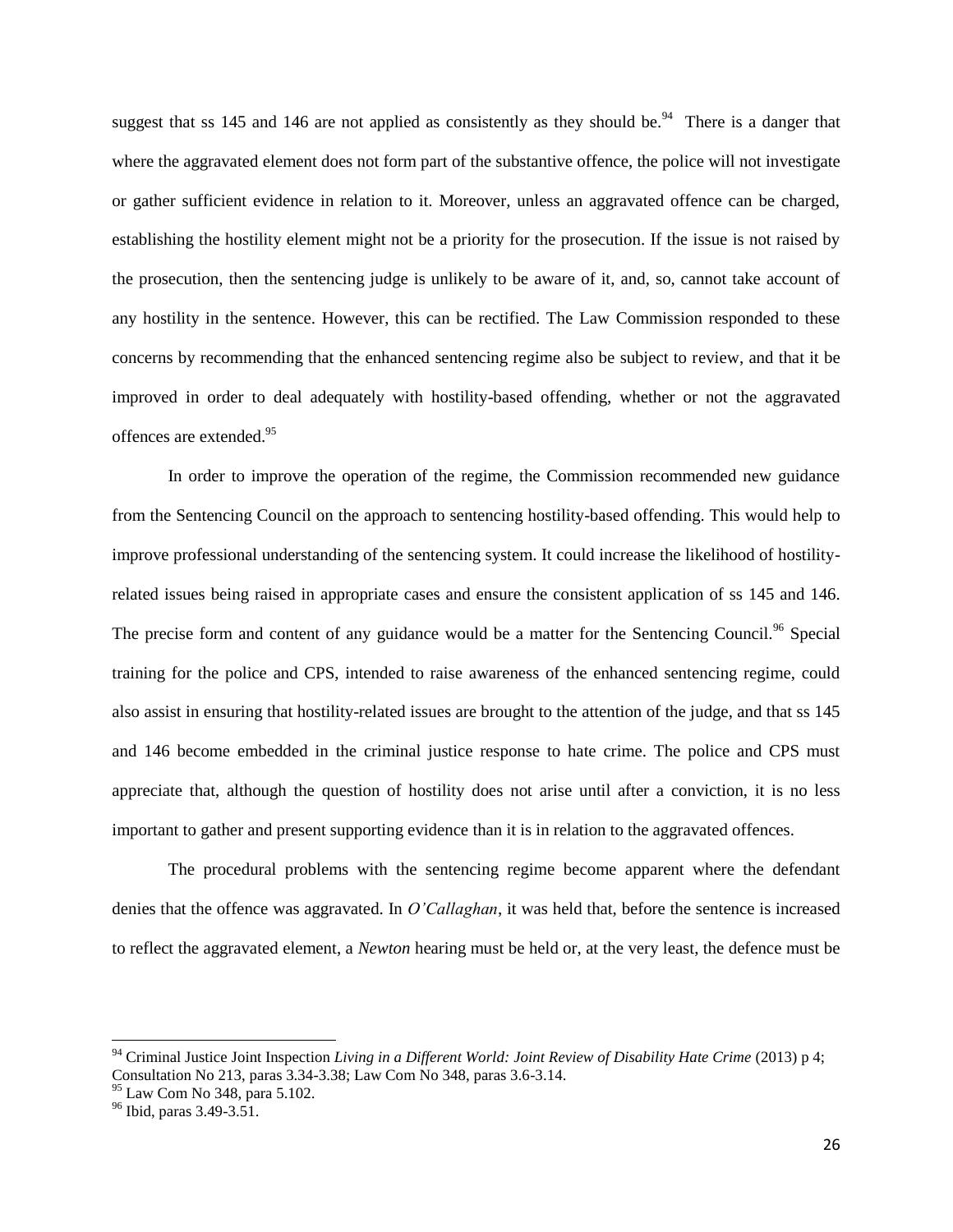given plain and adequate notice that sentencing on an enhanced basis is being considered.<sup>97</sup> A *Newton* hearing is a procedure which is used to determine disputed factual issues which were not resolved during a trial and which could have a substantial bearing on the sentence.<sup>98</sup> During the hearing, both the prosecution and the defence can call evidence and cross-examine witnesses, and the onus is on the prosecution to satisfy the judge to the criminal standard of proof that their version of events is correct.<sup>99</sup> However, there has been concern that this process is sometimes less than thorough, resulting in unfairness to victims if the aggravating factor is not taken into account, and unfairness to defendants if they are not afforded a sufficient opportunity to challenge the allegation of hostility.<sup>100</sup> Defendants might also be deterred from contesting the allegation because, if the matter is resolved against them, any 'sentence discount' afforded for pleading guilty to the basic offence may be reduced.<sup>101</sup> Again, these problems could be rectified through guidance from the Sentencing Council. This guidance could emphasise the importance of ensuring that there is an opportunity for the defence to challenge the allegations, usually at a *Newton* hearing. It could also clarify the correct procedure to be followed, including the prosecution's burden of proof.

Finally, one could argue that the enhanced sentencing regime cannot meet all of the aims of the aggravated offences because it lacks the symbolic and communicative function of the offences. It was argued above that this is not necessarily the case. Although the deterrent effects of hate crime legislation cannot be guaranteed, aApplication of the sentencing provisions could be at least as effective as the aggravated offences in sending out a message that hate crime will not be tolerated. However, this does require that judges make this fact explicit in their sentencing remarks, and that those remarks are routinely made available to the public. It is true that the offence of which the defendant is convicted would not have a label which itself reflects the aggravated nature of the offending behaviour, but if the Law Commission's recommendations are followed, this would not be necessary. The Commission

<sup>97</sup> *O'Callaghan* [2005] EWCA Crim 317 at [18].

<sup>98</sup> See *Newton* (1983) 77 Cr App R 13.

<sup>99</sup> *Underwood* [2004] EWCA Crim 2256 at [9].

<sup>100</sup> Law Com No 348, para 3.14.

<sup>101</sup> *Underwood* [2004] EWCA Crim 2256 at [11].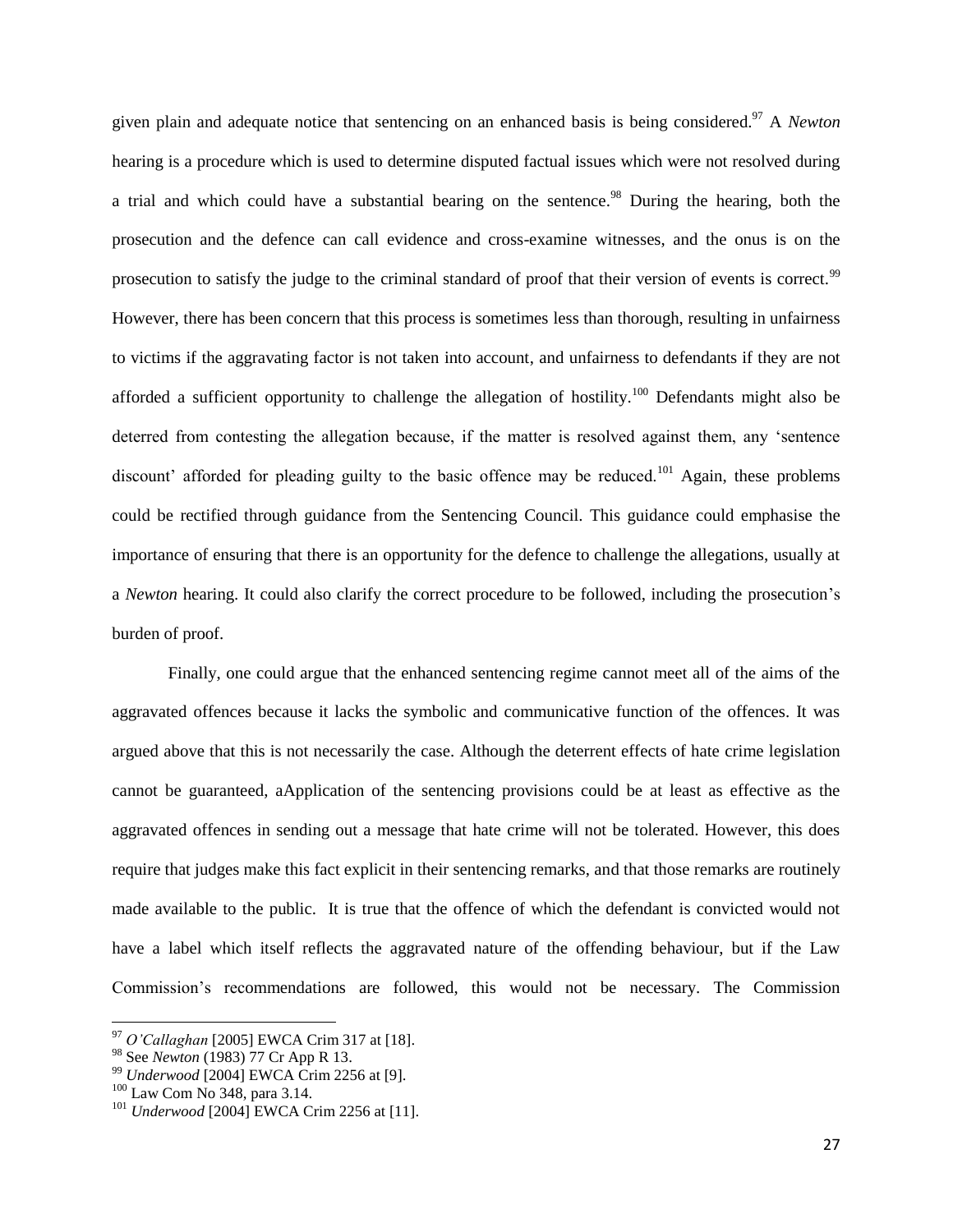recommended that, in individual cases, the application of ss 145 or 146 of the 2003 Act be recorded on the PNC, so that the offender's record will show the aggravated element of the offending, just as it shows convictions of racially and religiously aggravated offences.<sup>102</sup> In addition to enhancing the communicative function of the sentencing regime, this would provide criminal justice services with a fuller offender history which could assist in selecting rehabilitation and education programmes, as well as sentencing for subsequent offending. It would also assist potential employers in their decision making process for certain posts which require background checks, particularly those which involve contact with members of a protected characteristic.<sup>103</sup>

If taken forward, the Law Commission's recommendations would help to ensure that the element of hostility is taken seriously and that the enhanced sentencing regime would further encompass the desired symbolic and communicative function of the aggravated offences. This could be usefully supplemented with greater education and public awareness initiatives, designed to promote diversity and reduce incidents of hate crime. Moreover, whenever the commission of a hate crime is suspected or reported, a thorough and sympathetic response from the police and CPS could improve confidence in the criminal justice response to hate crime and increase reporting of hate crime incidents.

Abolition of the aggravated offences is unlikely to appeal to politicians; it could be perceived as a reversal of the progress which has been made over the past two decades to tackle racism and other prejudices. However, if procedural problems result in offences which cannot be enforced properly, they become little more than an empty gesture, and this may be counterproductive. Furthermore, if procedural problems create the risk of wrongful conviction and harsher sentences than merited in individual cases, the offences also become a source of injustice to those accused of wrongdoing. One would hope that anxiety about repealing the offences could be reduced through reassurance that the sentencing provisions are still hate crime laws and that by eliminating the procedural problems stemming from the aggravated offences, hate crime can be dealt with more fairly and effectively. From a procedural perspective, the

 $102$  Law Com No 348, para 3.104.

<sup>103</sup> Ibid, paras 3.90-3.95.